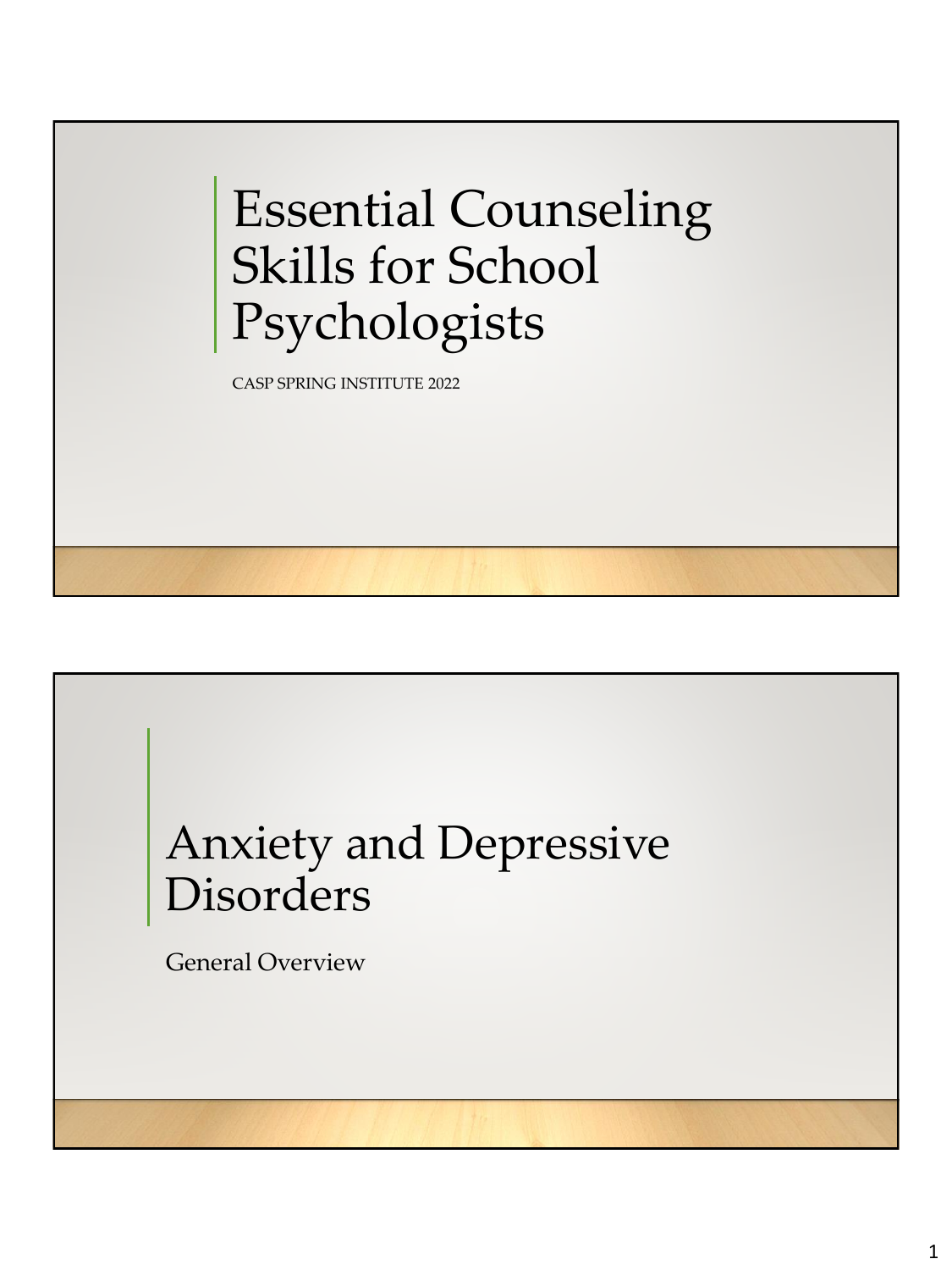## Anxiety Disorders

- Panic Disorders –Repeated panic attacks (brief episodes of intense dread accompanied by a variety of physical and other symptoms) together with worry about having additional attacks.
- Agoraphobia –Fear situations or places where they might have trouble obtaining help if they became anxious.
- Generalized Anxiety Disorder These individuals feel tense or anxious much of the time and worry about many different issues.

## Explaining Anxiety to Parents/Teachers

- A certain amount of anxiety isn't just normal but adaptive.
- Normal fear keeps us out of dangerous situations.
- Yes, we all feel fear, but no he/she can't just get over it.
- The best explanation is fear takes over and forces our bodies to betray us.
- I will tell parents/teachers to think of the thing their most afraid of and then tell them to imagine their brain not letting them stop thinking of it.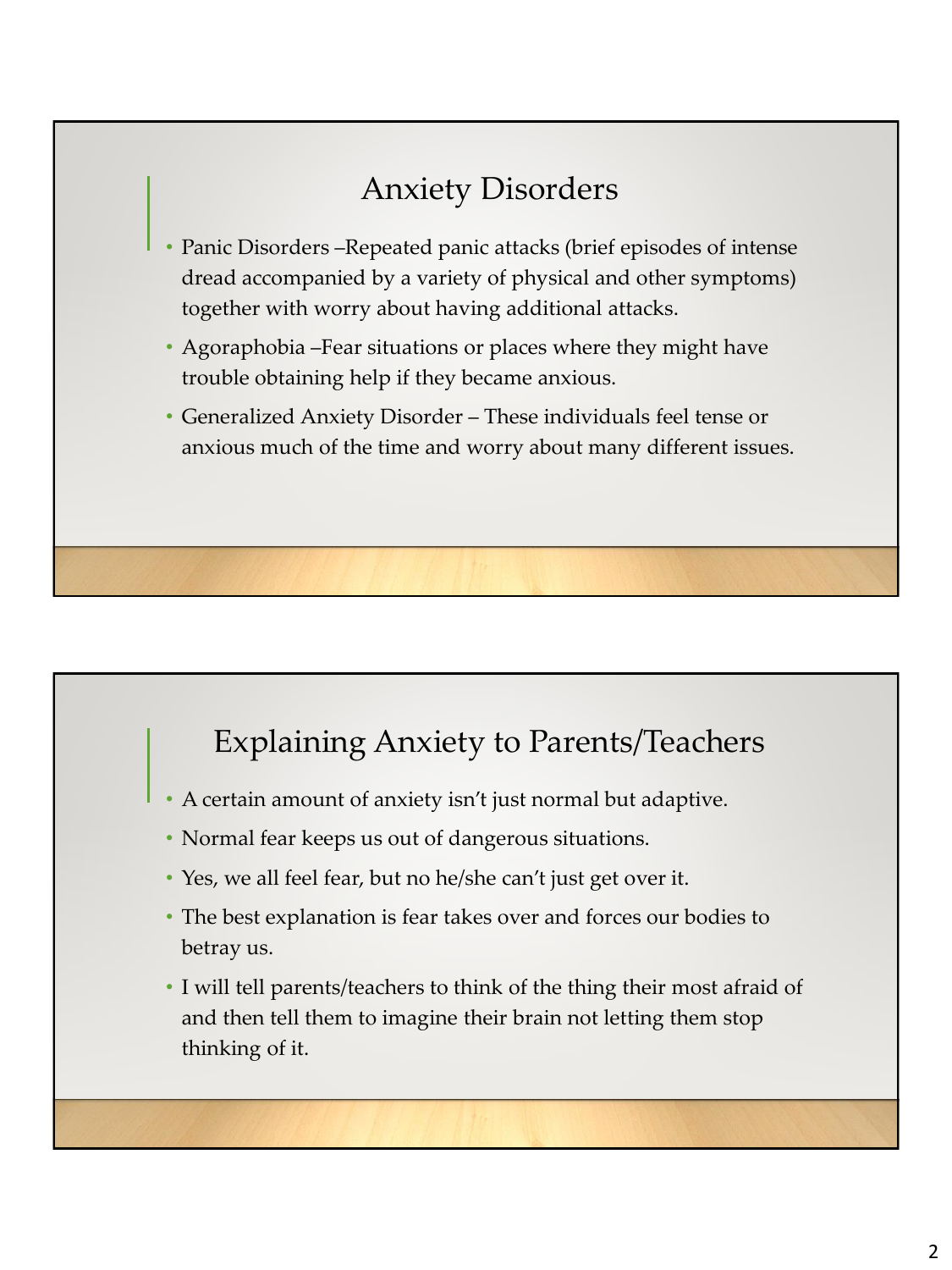## Explaining Anxiety to Parents/Teachers

- In the case of panic attacks, imagine running as fast as they can for 30 seconds, and when they stop running their heart and breathing won't stop.
- Another way to explain panic attacks, have the parent/teacher breath through a coffee straw for 2 minutes to simulate breathing during a panic attack.
- Ultimately, I try and explain that anxiety disorders are biological and dis-logical

#### Panic Disorder

- A common anxiety disorder in which the person experiences unexpected panic attacks and worries about having another.
- Though the panic attacks are usually uncued, situationally predisposed attacks and cued/situationally bound attacks also occur.
- A strong minority will have nocturnal panic attacks in addition to having them when awake.
- Approximately half of individuals with panic disorder will have symptoms of agoraphobia.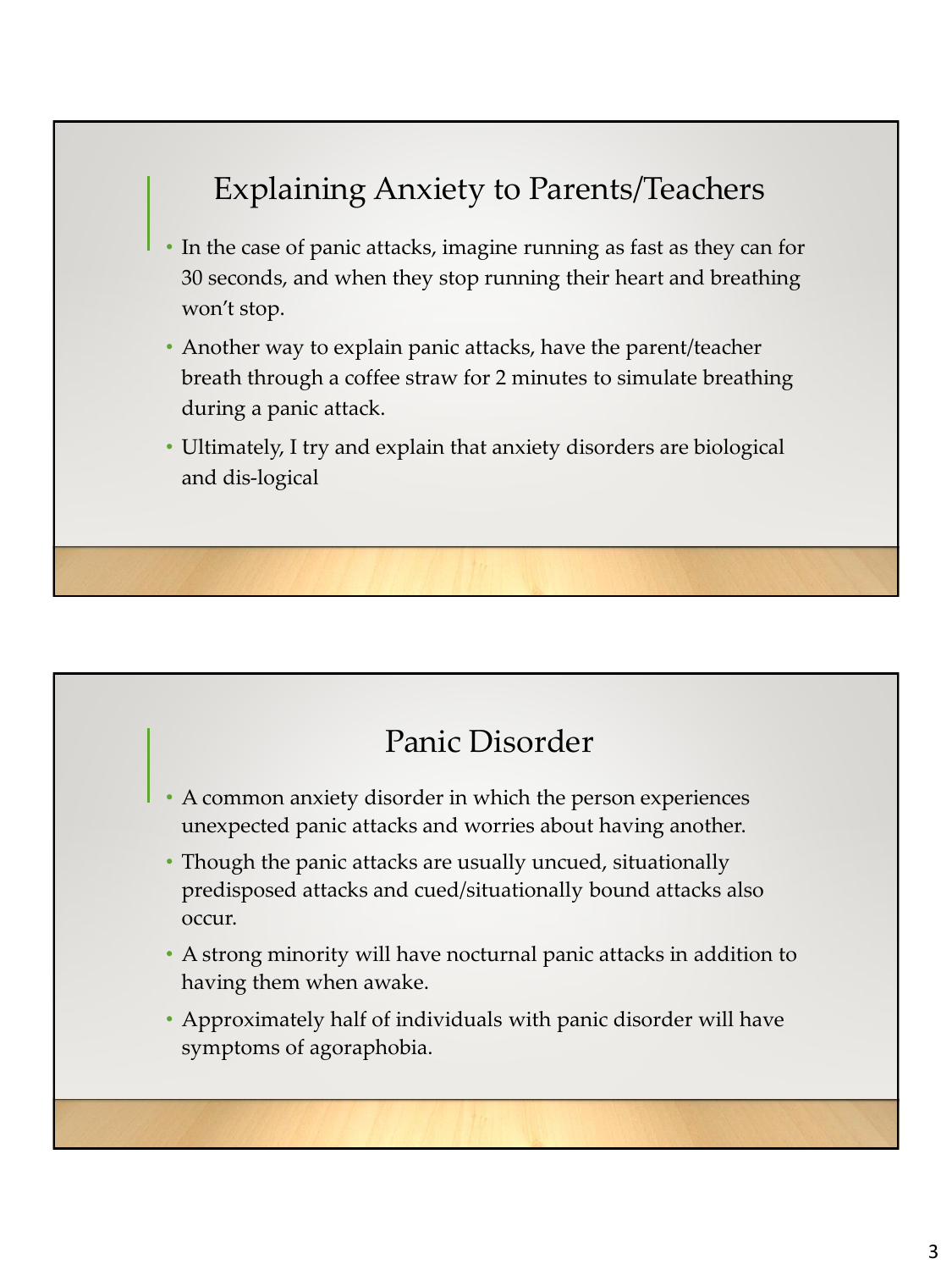# Panic Attack Symptoms

- During a panic attack a person typically feels foreboding- a sense of disaster that is usually accompanied by cardiac symptoms and trouble breathing.
- The experience usually last less than 30 minutes.

## Other Panic Symptoms

- Trembling or shaking
- Dizziness
- Shortness of breath
- Sweating
- Chest pain
- Typically described as feeling like they are **"Going Crazy"**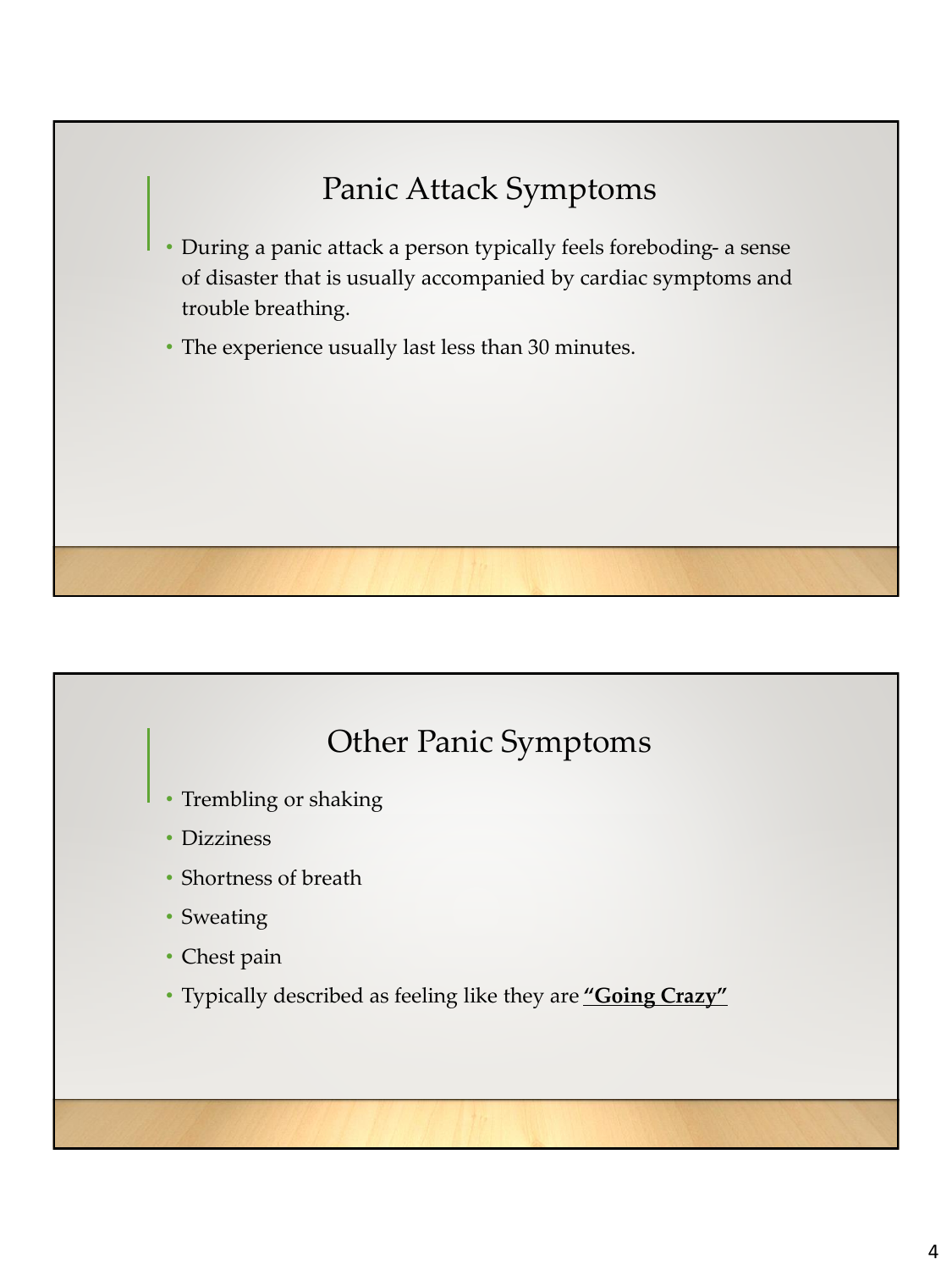## Panic Attack Facts

- Previously believed only to occur in adulthood
- Seen more commonly in children starting around 11 yrs.
- Panic disorder is lower among children and adolescents than other anxiety disorders. However, prevalence rate increase in adolescence.
- Rates are twice as high for female adolescents than male adolescents (consistent with adults).



- The fear some people have of any situation or place where escape seems difficult or embarrassing, or where help might be unavailable if anxiety should occur.
- Open or public places such as theaters and crowded stores or travel from home.
- Persons with agoraphobia either avoid the feared place or situation entirely.
- If they must confront it, they suffer intense anxiety or require the presence of a companion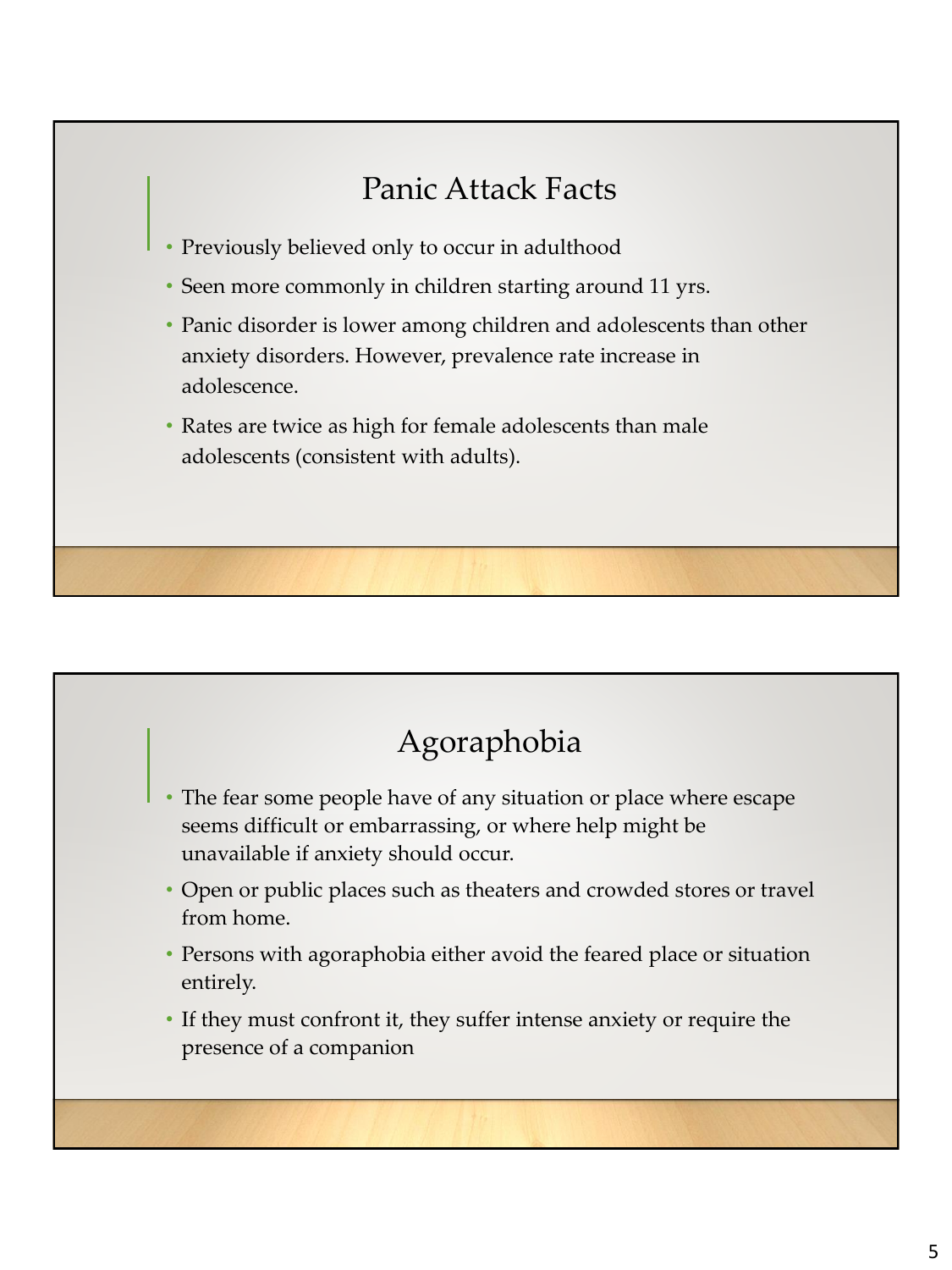# Agoraphobia Facts

- Used to be a companion of Panic Disorder in DSM-IV (Panic Disorder with or without Agoraphobia)
- DSM-V now treats it as two separate disorders.
- The excessive anxiety and avoidance lasts for at least six months.
- Occurs in childhood but peaks in late adolescence and early adulthood.

#### Generalized Anxiety Disorder

- A chronic anxiety disorder, defined by excessive anxiety and worry more days than not over a period of 6 months.
- The individual finds it difficult to control the worry
- "A chain of thoughts and images, negatively affect-laden and relatively uncontrollable…"
- Physiological symptoms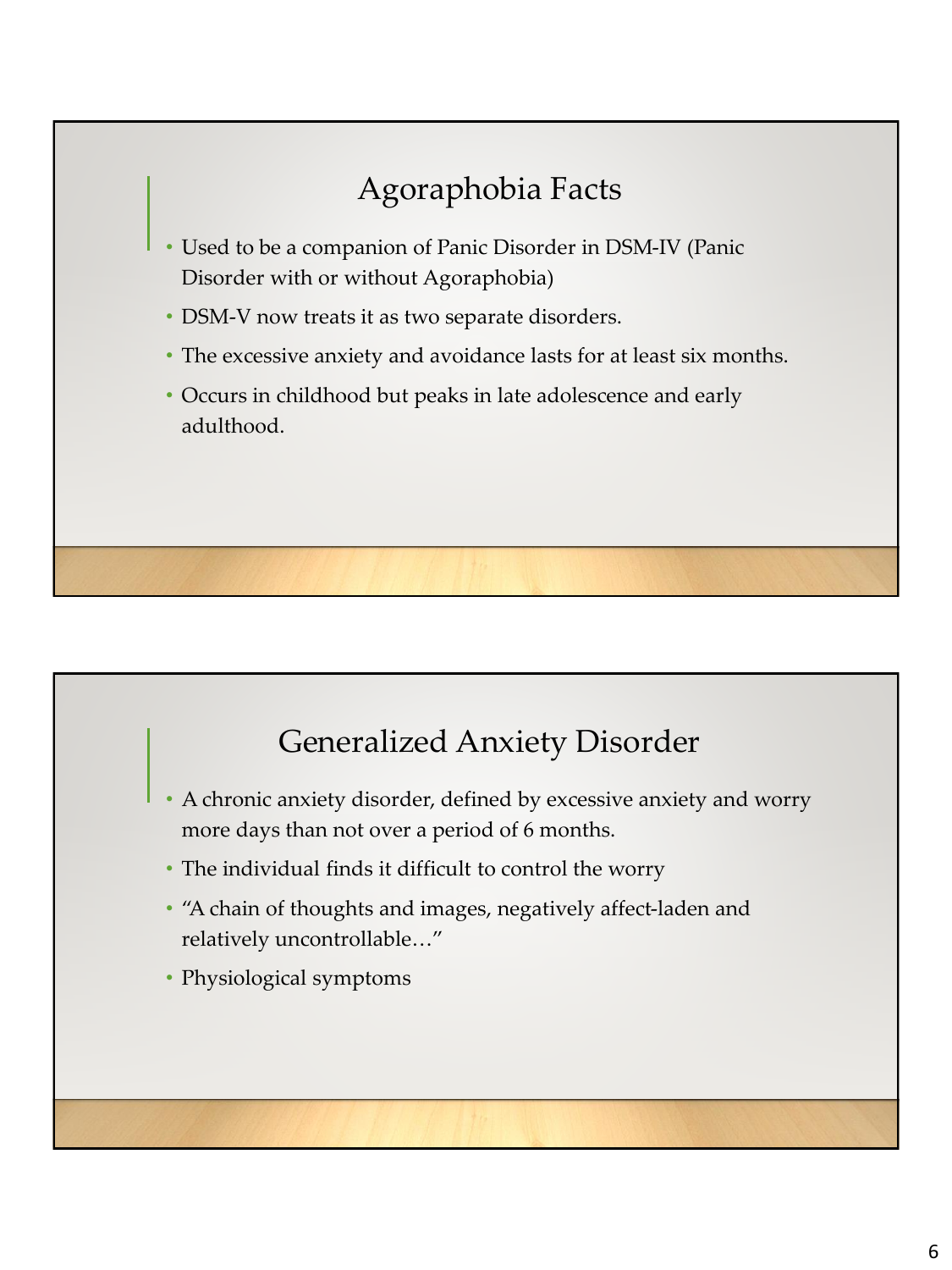## Worries Reported by Kids and Teens

- The future
- Past behavior
- Competence in areas such as sports, academics, and peer relationships.
- Natural disasters
- Being physically attached
- Being bullied

#### GAD Diagnostic Symptoms

- Children must have only one of these symptoms while adults need 3
- Muscle tension
- Irritability
- Restlessness
- Difficulty with concertation or mind going blank,
- Being really tired
- Difficulty sleeping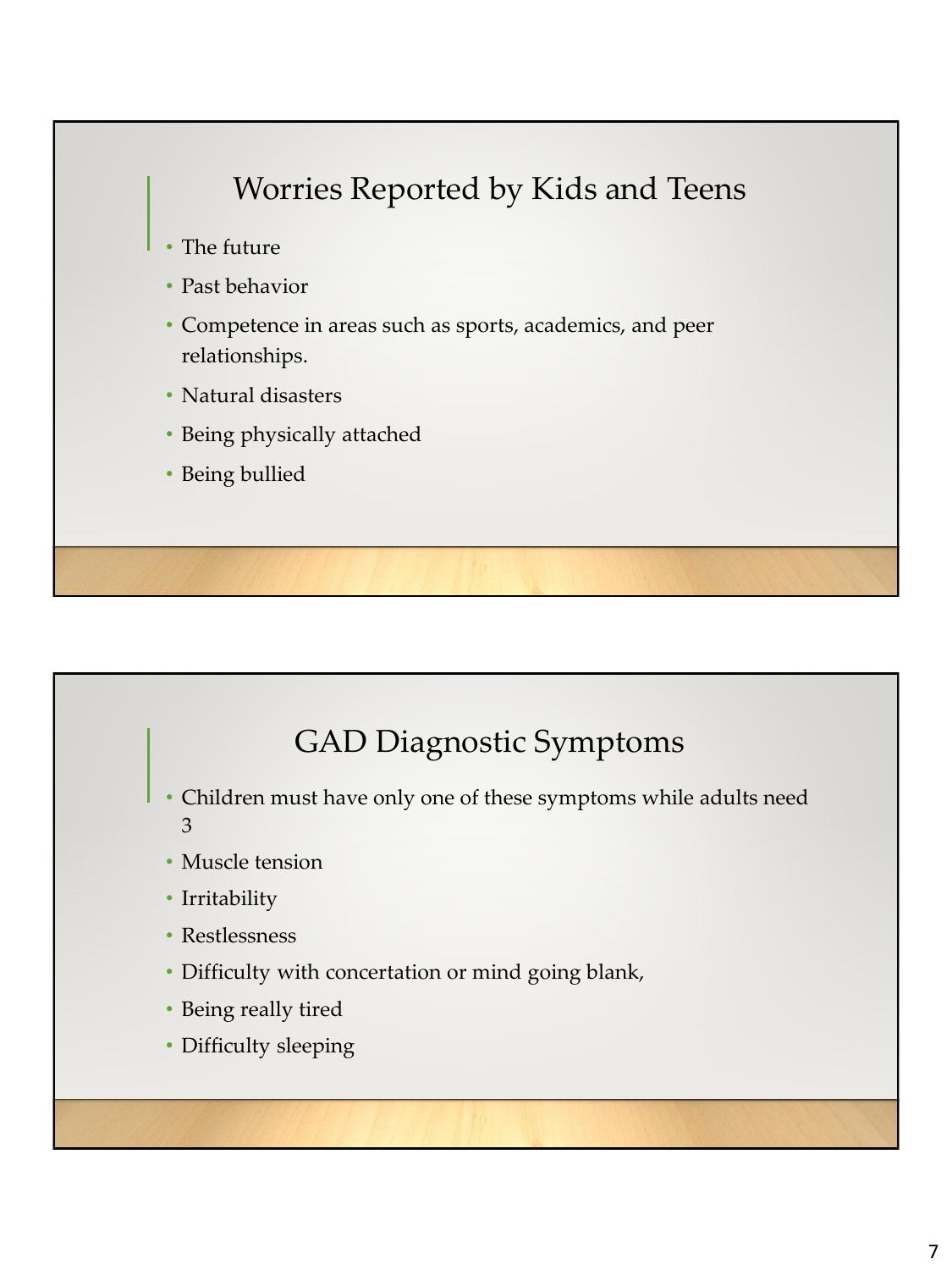## Worry or GAD?

- The worry of GAD is not typically situation specific. It starts without a specific cause.
- It is hard to control.
- The student presents with the physiological features.
- GAD on average is diagnosed around the age of 30 years.
- However, onset can be traced back to early teens.
- No difference found between the number or types of symptoms reported by kids vs. teens.

#### Depressive Disorders

- Major Depressive Disorder No manic/hypomanic will be either recurrent or single episode
- Persistent Depressive Disorder– No high phases lasts much longer than MDD. Not usually severe enough to be called an episode of major depression.
- Disruptive Mood Dysregulation Disorder A child's mood is persistently negative between frequent, severe explosions of temper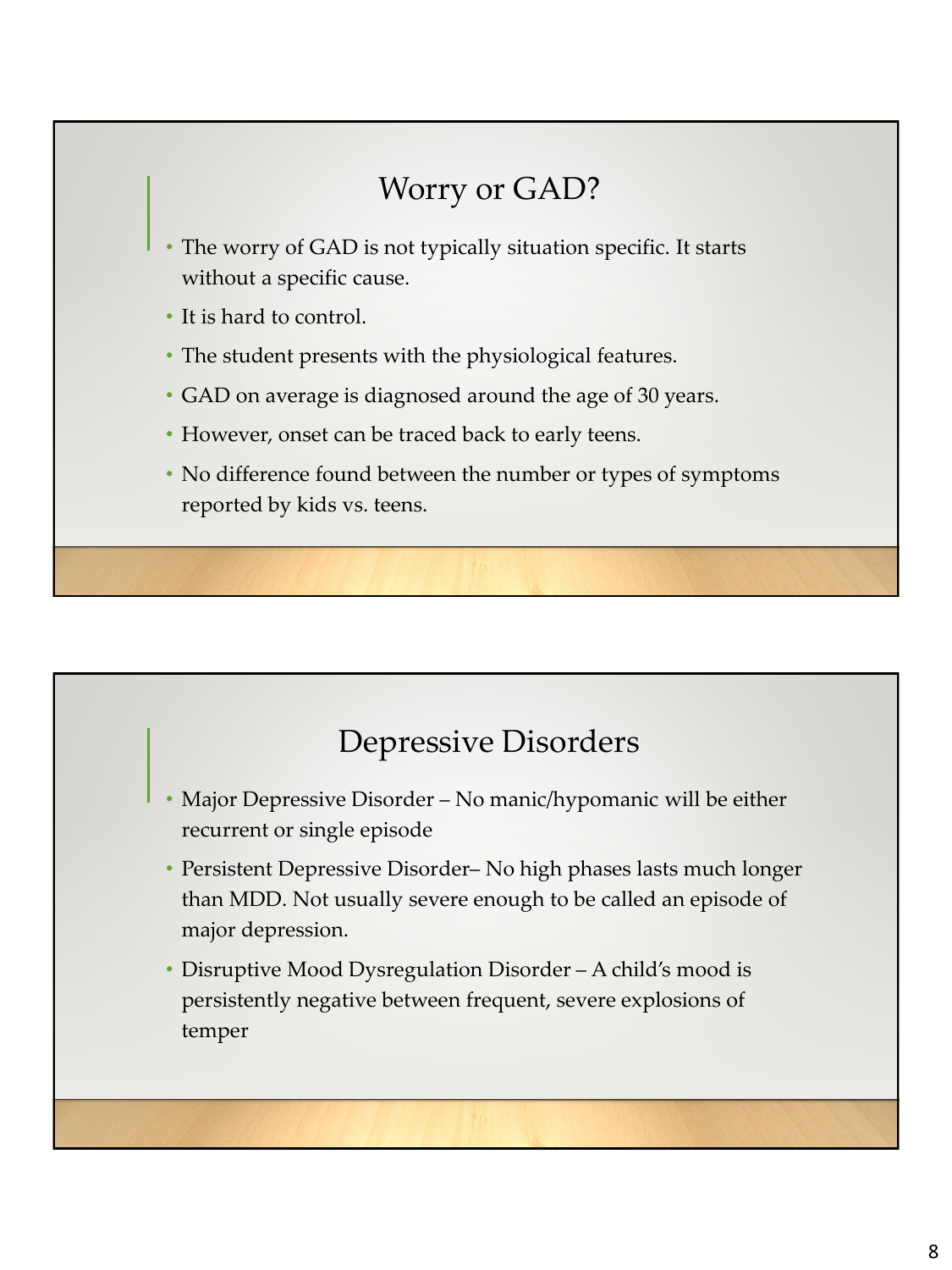## Explaining Depression to Parents/Teachers

- It's different then just feeling sad or down
- It is a medical disorder that is the result of their brain chemistry. That imbalance impacts their feelings and the way they experience the world around them. It may make them feel like your being dismissive even when you are showing them love.
- There isn't one event that makes a child depressed nor is it because they weren't loved or have bad parents

#### Major Depressive Disorder

- A person who has one or more major depressive episode without manic or hypomanic symptoms, is said to have major depressive disorder.
- Common condition affecting approximately 7% of the population
- Affects women twice as often as males
- Typical onset is in the mid to late 20s but can occur at anytime time of life from childhood to old age.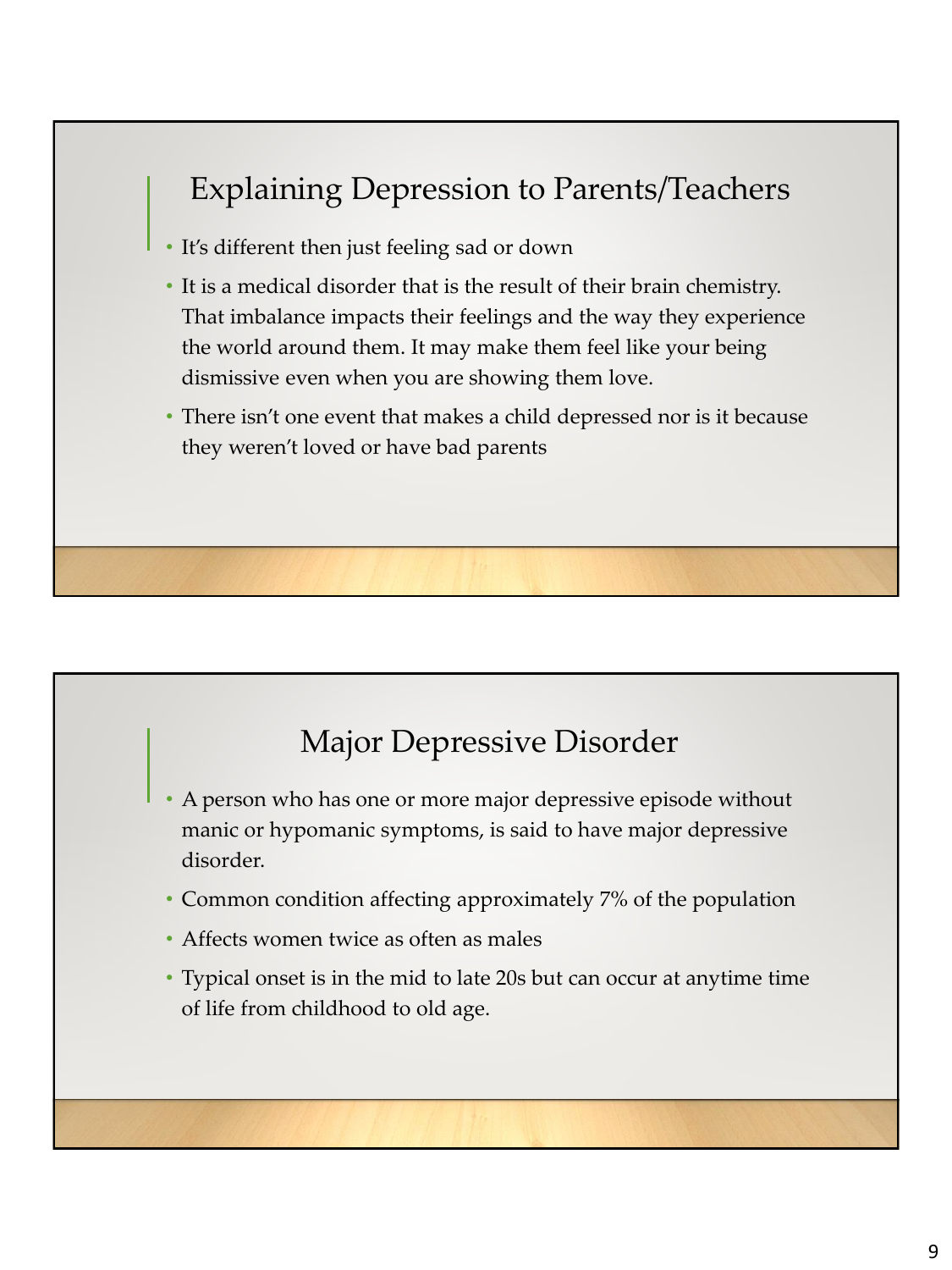## Features of MDD

- Characterized by one or more major depressive episodes
- A major depressive episode entails:
	- A period of at least 2 weeks during which a person experiences depressed mood or loss of interest or pleasure in nearly all activities most of the day,
	- Nearly every day,
	- Accompanied by at least four additional symptoms of depression present nearly every day

## Symptoms of MDD

- Significant weight loss (not related to dieting), or significant weight gain, or decrease/increase in appetite (leptin/grelin)
- Insomnia or hypersomnia
- Psychomotor agitation or retardation sever enough o be observable by others
- Fatigue or loss of energy
- Feelings of worthlessness, or excessive or inappropriate guilt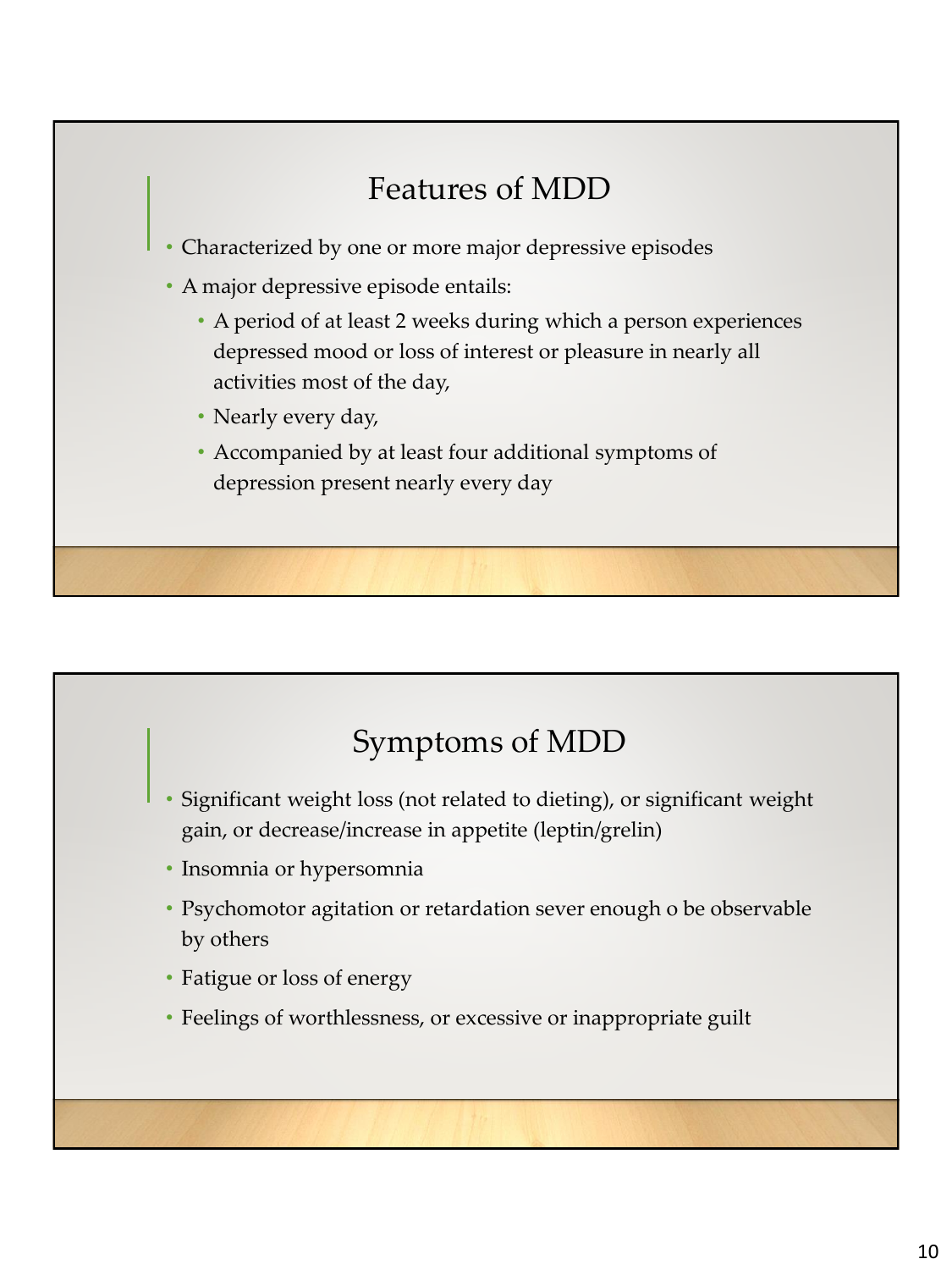# Symptoms of MDD Cont.

• Diminished ability to think or concentrate, or indecisiveness

- Recurrent thought of death, recurrent suicidal ideation without a specific plan, or a suicide attempt or a specific plan to commit suicide
- The symptoms must cause clinically significant distress or impairment in social, occupational, or other important areas of functioning.

## Duration/Population MDD

- Symptoms can last on average from 6 to 9 months
- However, the range can really be from a few weeks to many years.
- Strongly hereditary first degree relatives have a risk several times higher than the general population
- For many individuals depressive symptoms remain the same from one episode to the next.
- The average age for onset is 14 yrs. for boys and girls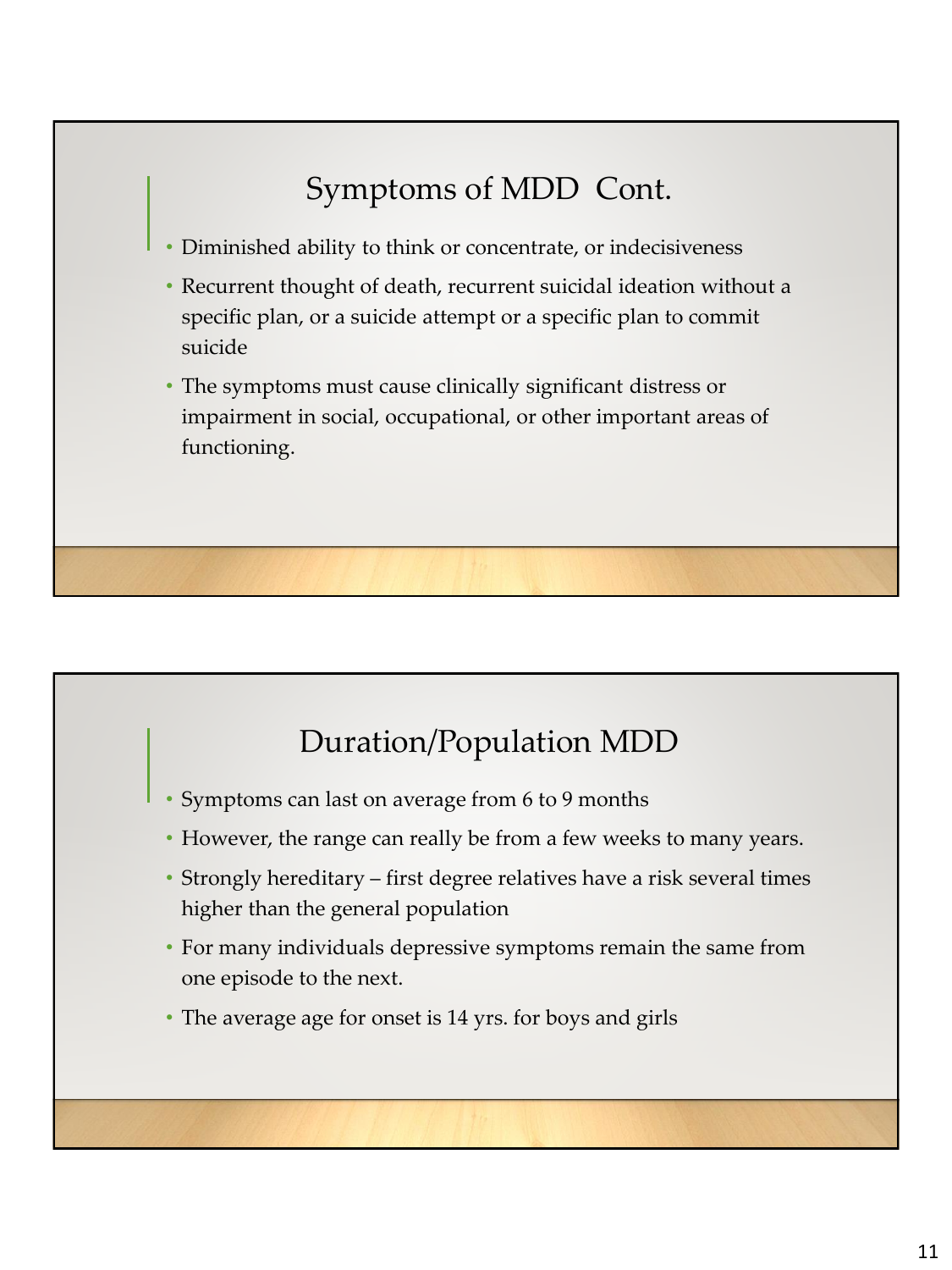## Persistent Depressive Disorder

- These individuals are chronically depressed.
- For years at a time they have many of the same symptoms found in major depression: low mood, fatigue, hopelessness, trouble concentrating, and problems with appetite and fatigue.
- No inappropriate guilt and thoughts of death or suicidal ideation.

#### PDD

- It can begin at any age however, late onset is uncommon
- Classic cases start quietly and so early in life that some individuals regard their habitual low mood as normal
- They often suffer quietly, they tend to put their energy into work or school and have little left over for the social aspects of their life.
- Because they don't appear severely disabled these individuals may go without treatment until their symptoms worsen into a major depressive episode.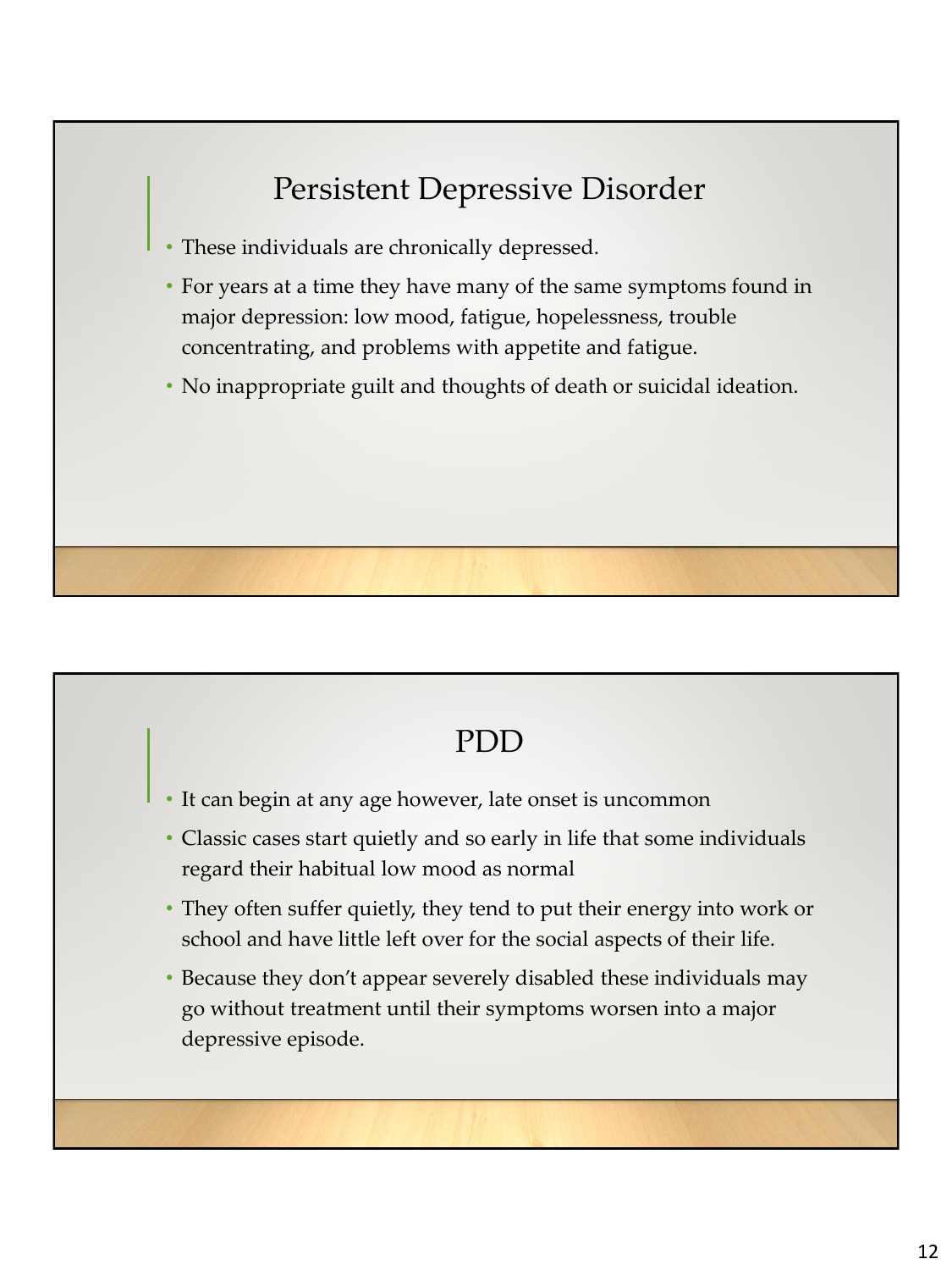#### PDD Onset

- Average age of onset for boys and girls is 11 yrs.
- Children's mood may present as more irritable rather than depressed
- It must last for at least 1 year for children/adolescents
- The DSM-V now emphasizes persistence of the symptoms rather than severity

## Disruptive Mood Dysregulation Disorder

- New to the DSM-V
- Intended to provide an alternative to an excess of diagnosis of bipolar disorders in children when the presentation is marked by severe and persistent temper outbursts and irritability rather than classic episodic mood changes.
- Defined as pronounced and frequent temper outbursts, with rage, aggression, and persistently angry mood.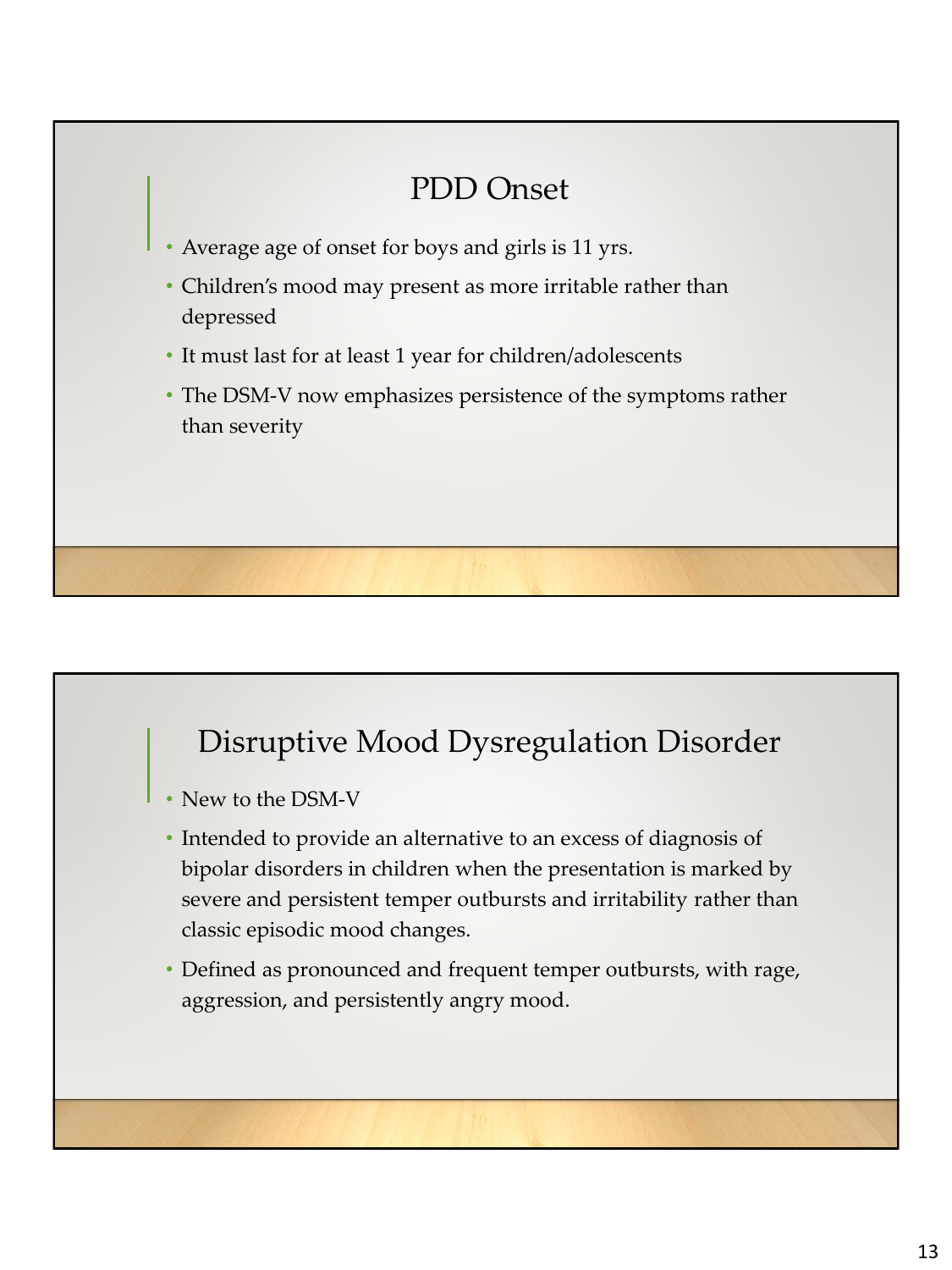## Symptoms

- Minor provocations (too much mustard on a hot dog or their favorite shirt is in the wash) can provoke the child into intense anger and aggression.
- Some children may refuse to do chores, homework, or bathe.
- Outbursts occur every couple of days on average.
- The child's mood is persistently negative depressed, angry, or irritable.

# Initial Interview

Getting therapy started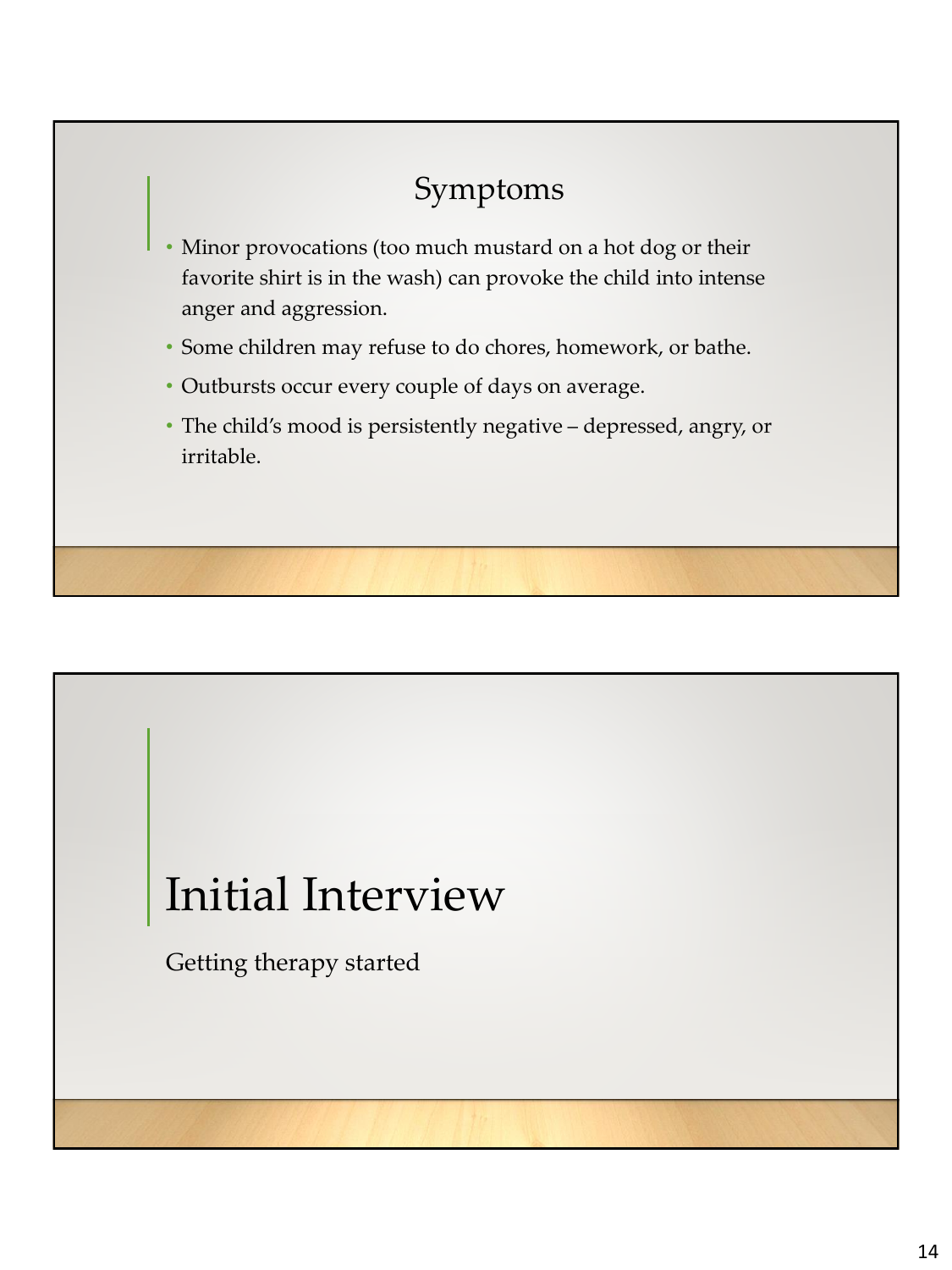## Clinical Interview

- It involves an interpersonal interaction that has a mutually accepted purpose, with formal, clearly defined roles and a set of norms governing the interaction.
- The purpose is to obtain relevant information in order to make an informed decision about the interviewee.
- May cover a specific set of topics or histories; formulate a detailed description of a specific problem, and/or conduct a mental status exam.
- The interviewer uses probing techniques to obtain detailed and accurate information.

## Clinical Interview

- Establish an accepting atmosphere in which interviewees/clients feel comfortable talking about themselves.
- Must be respectful, genuine, and empathic.
- Must have a sound knowledge of child development, psychopathology, and effective listening skills
- Must gather information and continuously assess the interviewees' thinking, affect, perceptions, and attributions.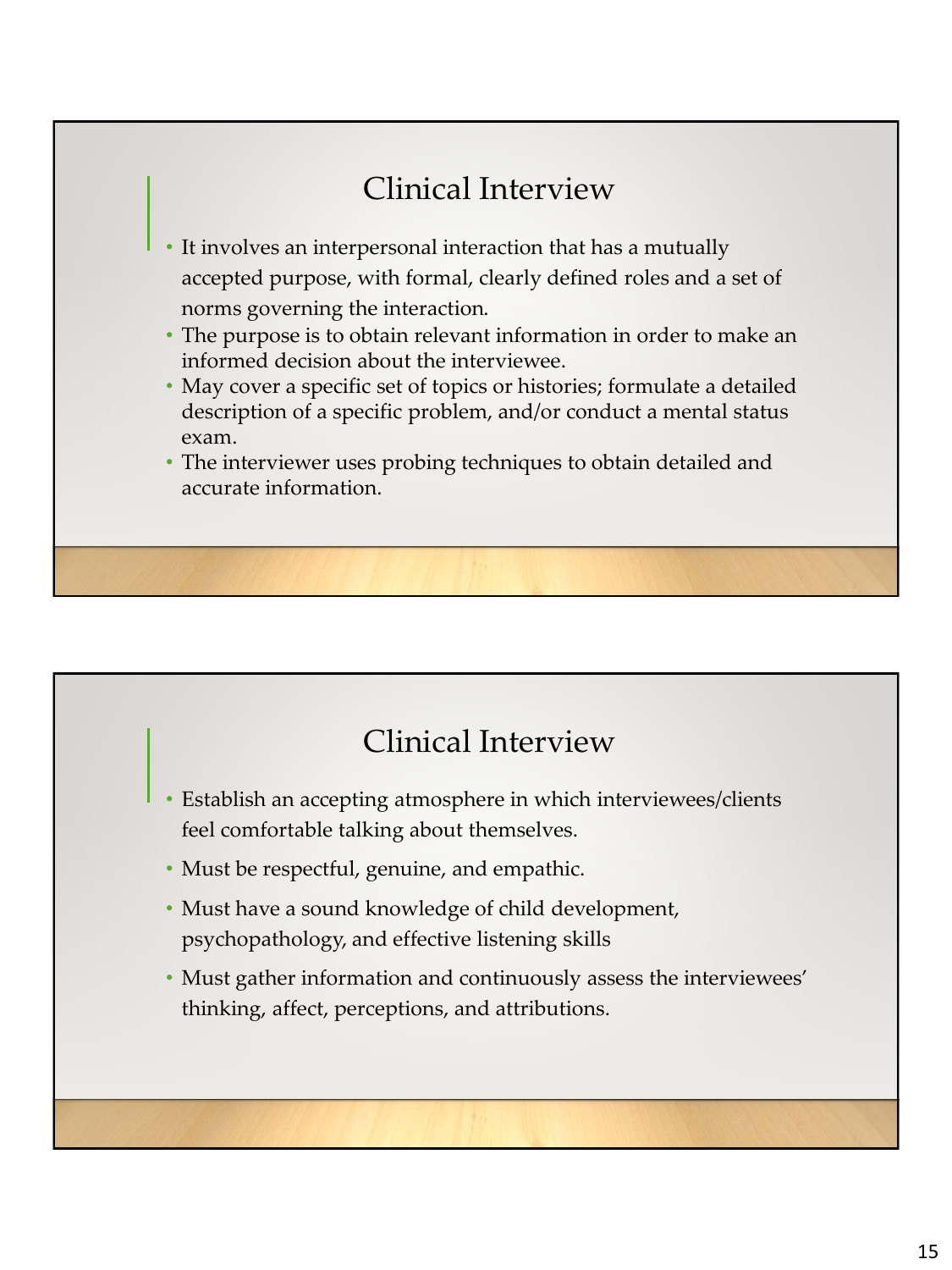## Clinical Interview Snapshot

- Takes about 45 minutes (once experienced)
- 15% determine chief complaint (~ 7 minutes)
- 30% pursue specific diagnosis (~13 minutes)
- 15% medical history, family history (~ 7 minutes)
- 25% personal history, social history, evaluate psychopathology (~11 minutes)
- 10% conduct mental status exam (~4 minutes)
- 5% discuss diagnosis and treatment, plan next meeting (~2 minutes)

#### Starting The Interview

- Introduce self, offer to shake hands, indicate preferred seating arrangement
- Avoid small talk
- Try to do interview without other informants present
- Take notes, but not obsessively still need to maintain rapport and observe behavior
- Opening Question: Please tell me what problems made you come for treatment.
- Then allow patient to describe reasons for seeking treatment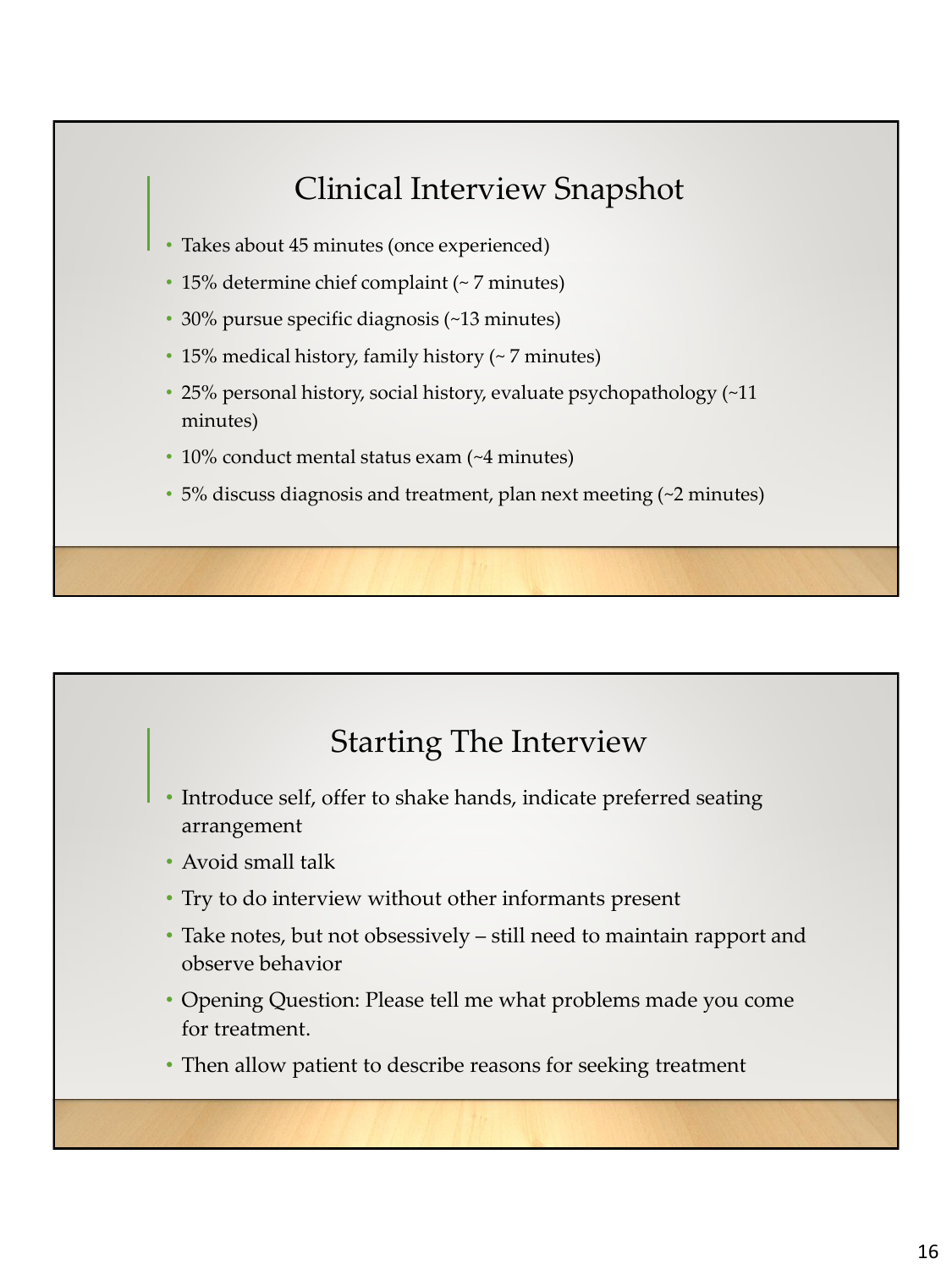# Starting The Interview

- Continue to Maintain Rapport
- Assess your own feelings
- Consider how you speak
- Talk the client's language
- Maintain Boundaries friendly collaboration, addressing a client
- Show your experience sound
- authoritative not authoritarian
- Use verbal and nonverbal encouragements
- Offer reassurance as appropriate

## During The Interview

- Answer questions clearly and as directly as possible
- Periodically assess how the interview is going and make adjustments as needed
- Don't be afraid of silence.
- Check to see that your understanding of the problem is correct by offering a concise summary of the essential details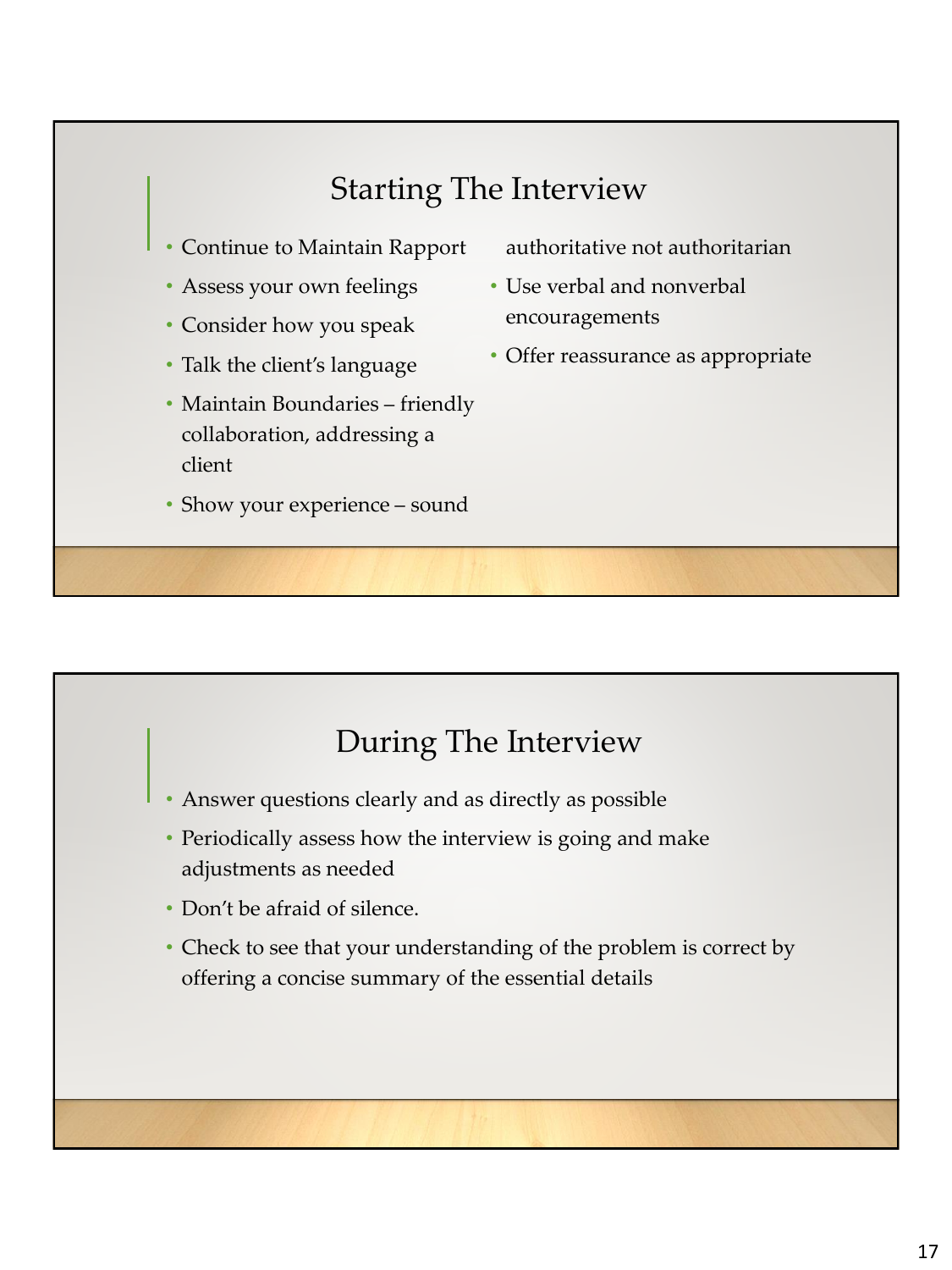# Ending The Interview

- Evaluate the information -do you need follow up interviews?
- End the interview in the same friendly manner that it started.
- At the end of the interview give the interviewee an opportunity to ask you any question that they may have.

## Being A Good Listener

- Listen creatively and empathically and to probe skillfully beneath the surface of the conversation.
- Be free of preoccupations and give your full attention.
- Attention not only to what the interviewee says but also to how they say it. The tone, expressions, gestures, as well as to the physiological cues, such as pupil dilation, tremors, and blushing.
- Be aware of what is not said, the feelings or facts lurking behind the interviewee's words.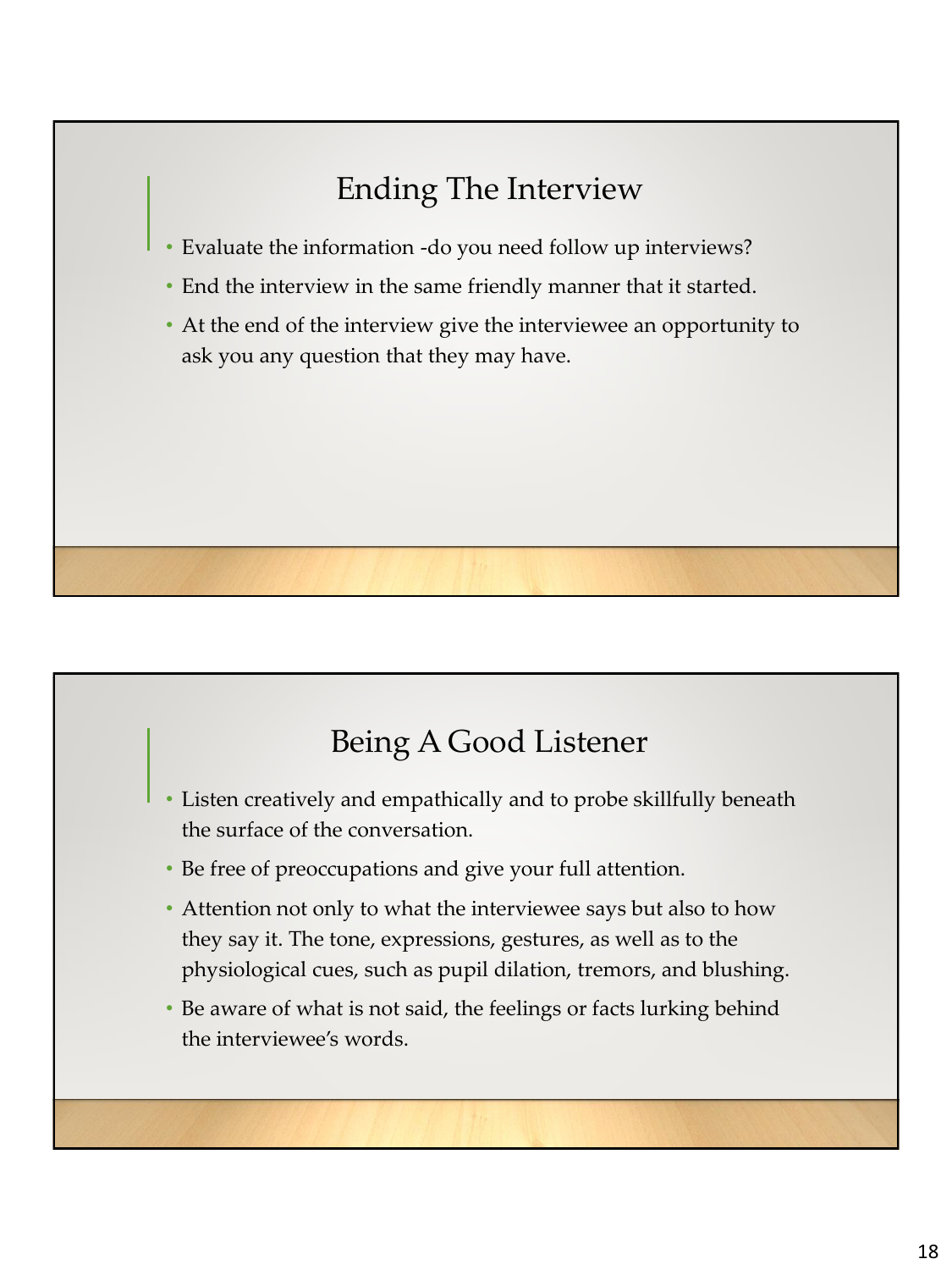# Questions to Avoid

- Yes or No don't want to create a feeling of being interrogated
- Double Barreled Questions may confuse or impact ability to answer
- Long Multiple Questions may confuse or impact ability to answer
- Leading Questions/Coercive Questions don't telegraph the answer you want/expect

#### Questions to Avoid

- Random Probing Questions don't go fishing
- Embarrassing or Accusatory Questions may lead to defensiveness and impact answers
- Why Questions may lead to a need to justify the behavior you are exploring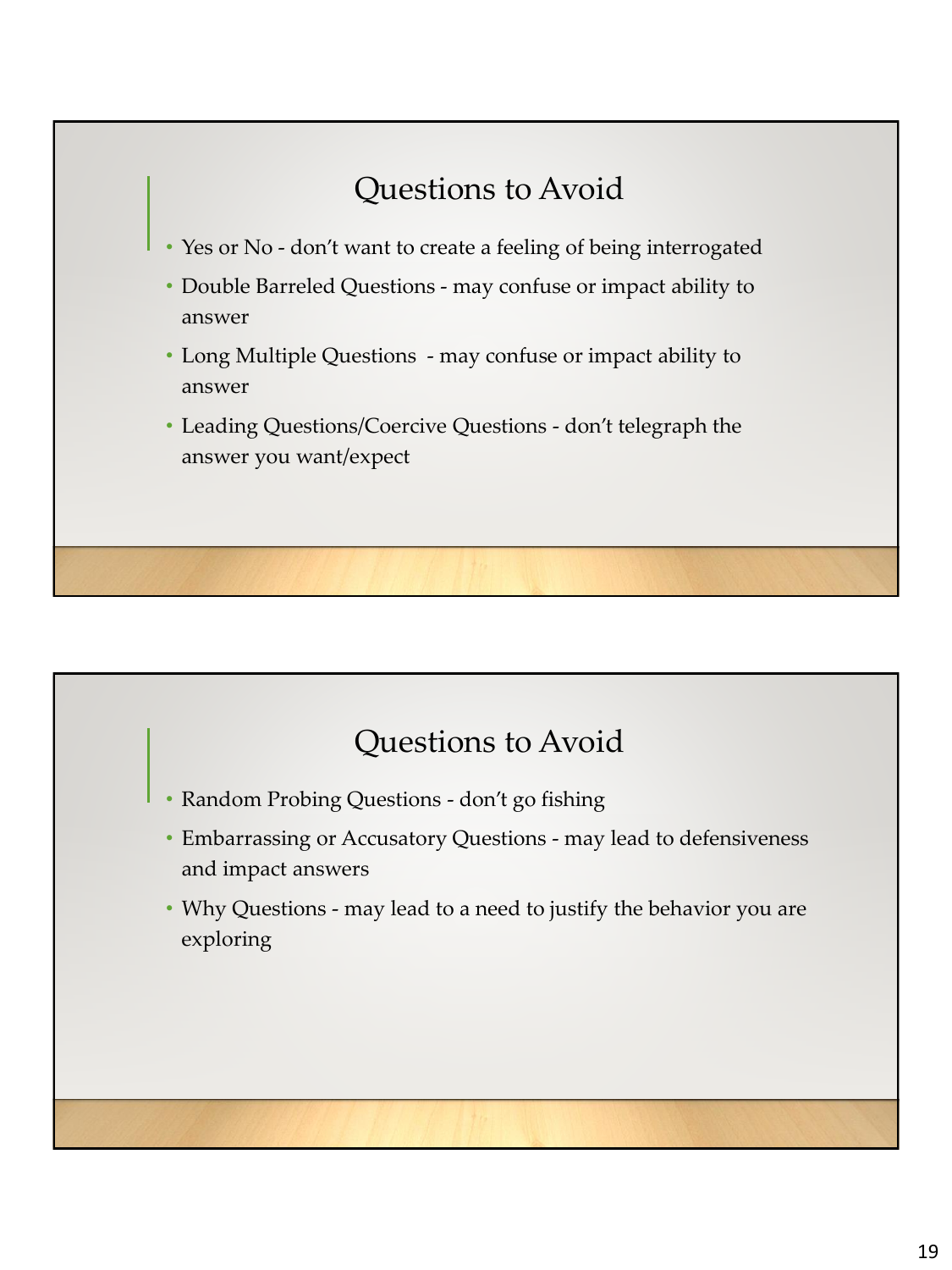# Fundamental Skills for Counseling

Techniques that work regardless of the theoretical orientation

# Listening Responses

- Listening can be defined as involving three processes: 1) receiving the message; 2) processing the message; and 3) sending a message.
- In general, these techniques are responses to client behaviors (i.e., statements, body language, etc.).
- They are intended to communicate to the client that: 1) the therapist is listening; and 2) the therapist is accurately receiving/processing the information.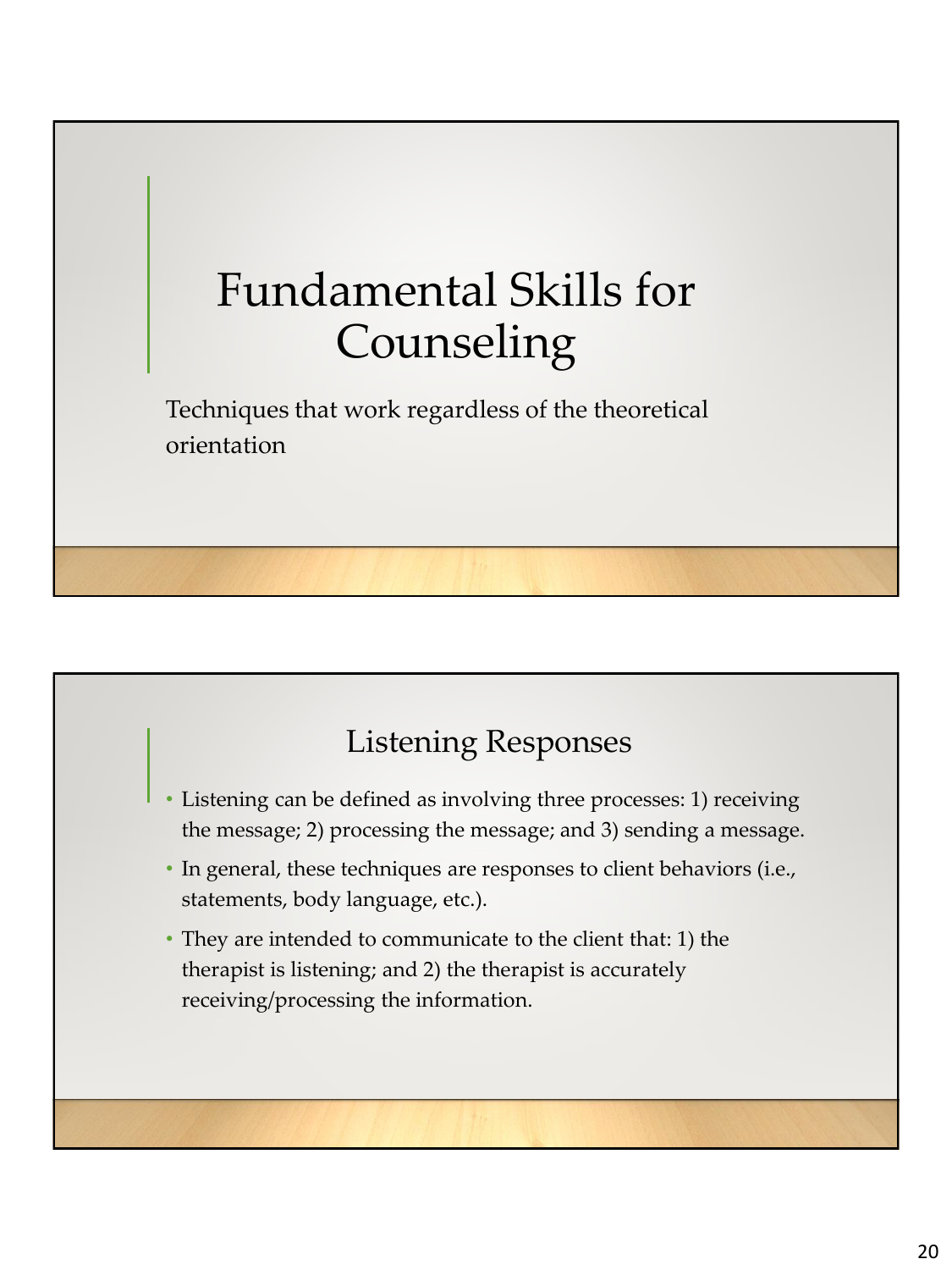## Types of Listening Responses

- **Clarification:** Is it that…?" "I'm confused about…Could you go over that again, please?" and "Sounds to me like you're saying…"
- **Paraphrase:** "I had a lousy day today." In response, a therapist may say, "Things didn't go so well for you today."
- **Reflection:** "You're feeling uncomfortable about seeing him again," "You really resent being treated like a child," and "Sounds as if you're really angry at your mother."

#### Types of Listening Responses

- **Summarization:** the therapist synthesizes what has been communicated during a session and highlights the major affective and cognitive themes. Thus, a summary is a type of clarification.
- **Minimal Verbal Responses:** These are verbal cues such as "uhhuh," "mm-mm," I see," and "yes," all of which indicate that the therapist is listening and following along.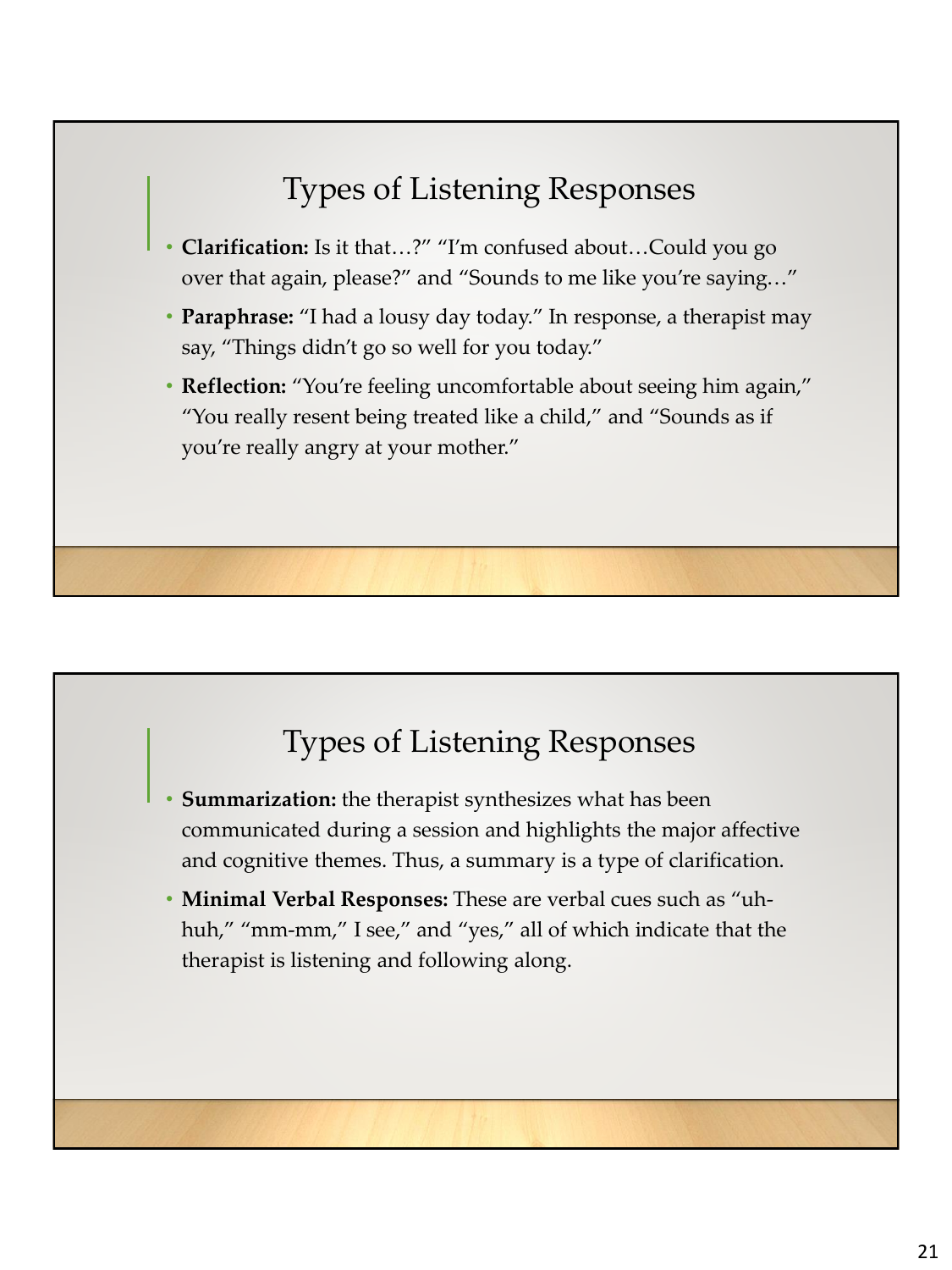## Action Responses

- Action responses, unlike listening responses, are active rather than passive and involve counselor-directed more than client-driven style of communication.
- These responses are based heavily on the therapist's perceptions and hypotheses and move beyond the client's frame of reference.
- These are the means through which information is gathered and change processes like consciousness raising occur.

## Types of Action Responses

**Probing:** Probes are open and close ended questions which are employed to obtain more information about something.

- **Close-Ended Probes**: useful if the therapist needs a particular fact or seeks specific information. typically begin with words such as "are," "do," "can," "is," "did," can be answered with yes, no, or short response.
- **Open-Ended Probes:** beginning the interview; encouraging the client to express more information; eliciting examples of particular behaviors, thoughts, or feelings; and developing client commitment to communicate.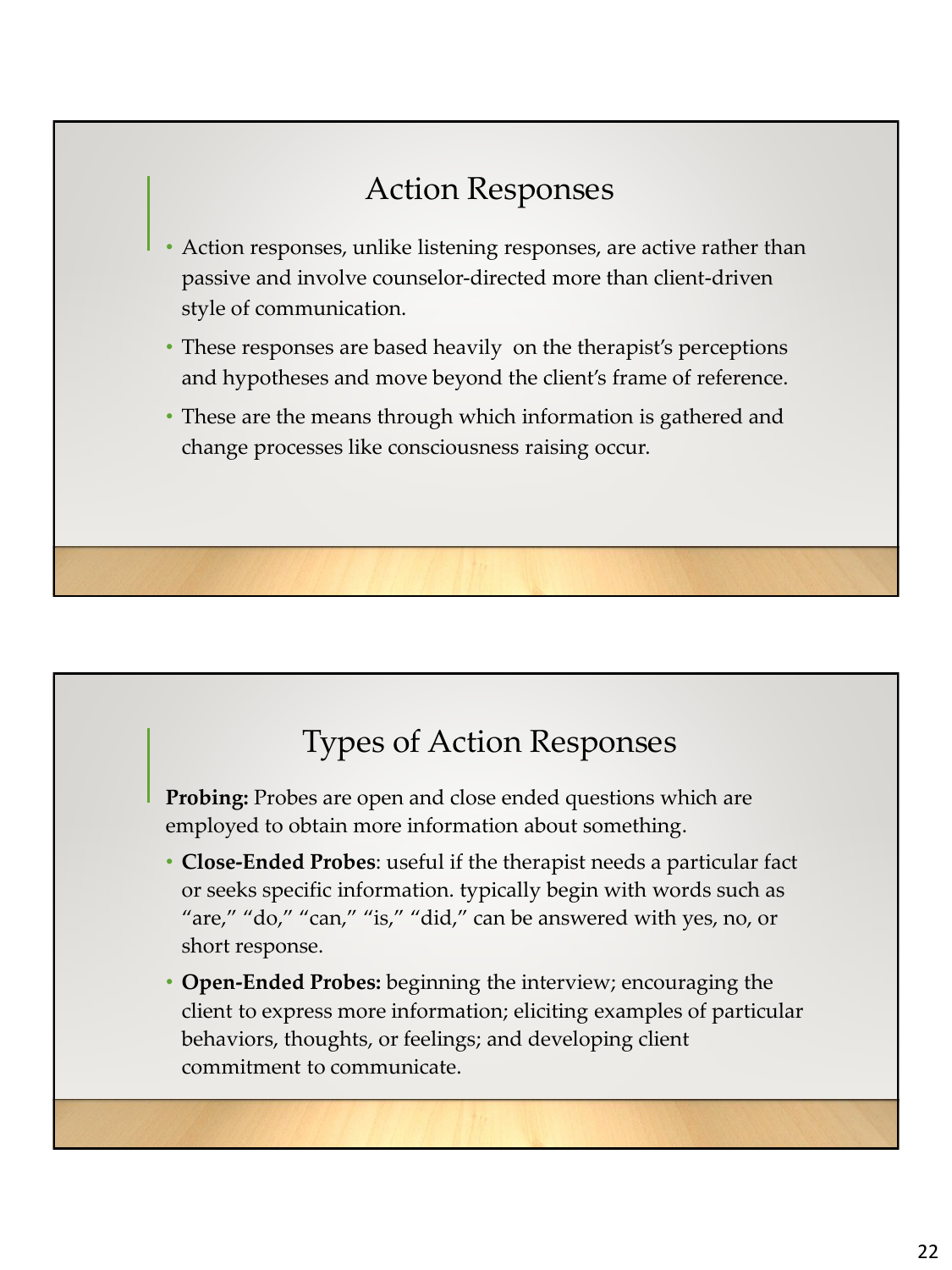## Types of Action Responses

**Confronting:** providing the client with honest feedback about what is really going on.

- Genuineness, "I feel you really don't want to talk about this," and "I'm wondering why you feel you always have to take the blame. What do you get out of that?"
- Discrepancy, "You say you're angry, yet you're smiling,"
- Use "I" messages, to "own" your responsibility for the confrontation. by openly sharing your own genuine responses to the client or by focusing on avoidance or resistance.

## Types of Action Responses

**Interpreting:** the therapist adds something to the client's statement or tries to help the client understand their underlying feelings, their relation to the verbal message, and the relation of both to the current situation.

- "I just can't bring myself to write that report. I always put it off and it's hanging me up right now."
- "You seem to resent having to do something you don't want to do."
- If the interpretation is useful, it will add to the client's understanding, and the therapist will receive a reaction reflecting, "Yes, that's it." If it's not useful, the client may say, "No, not that but…"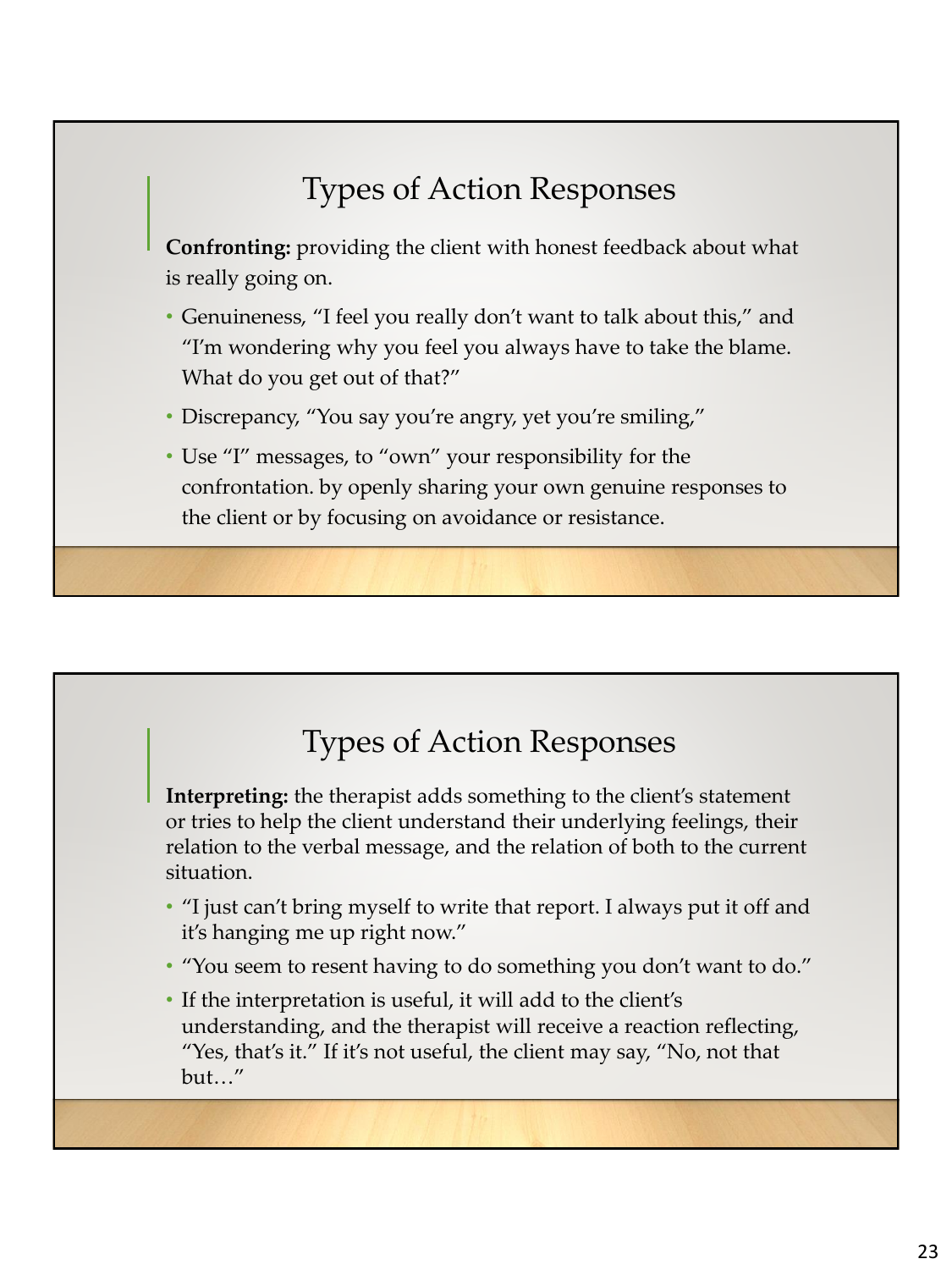## Types of Action Responses

**Information Giving:** the therapist shares objective and factual information

- Side effects of medications, reactions to trauma or stress, and the pattern of typical development (in children, adults, or the elderly).
- It is important to make a distinction between *informing* and *advising*, which is subjective and verges on telling the client on what to do. Advice is all right as long as it is tentative, with no strings attached, and as long as it is clearly advice, not a demand.

## Types of Action Responses

**Checking Out:** occurs when the therapist is confused about his or her perceptions of the client's verbal or non-verbal behavior or when the client has a hunch the bears trying out.

- "I feel that you're upset with me. Can we talk about that?" "Does it seem as if…?" or "I have a hunch that this feeling is familiar to you."
- The therapist asks the client to confirm or correct the perception or understanding, in contrast to a clarifying request, which elicits a deeper, clearer understanding.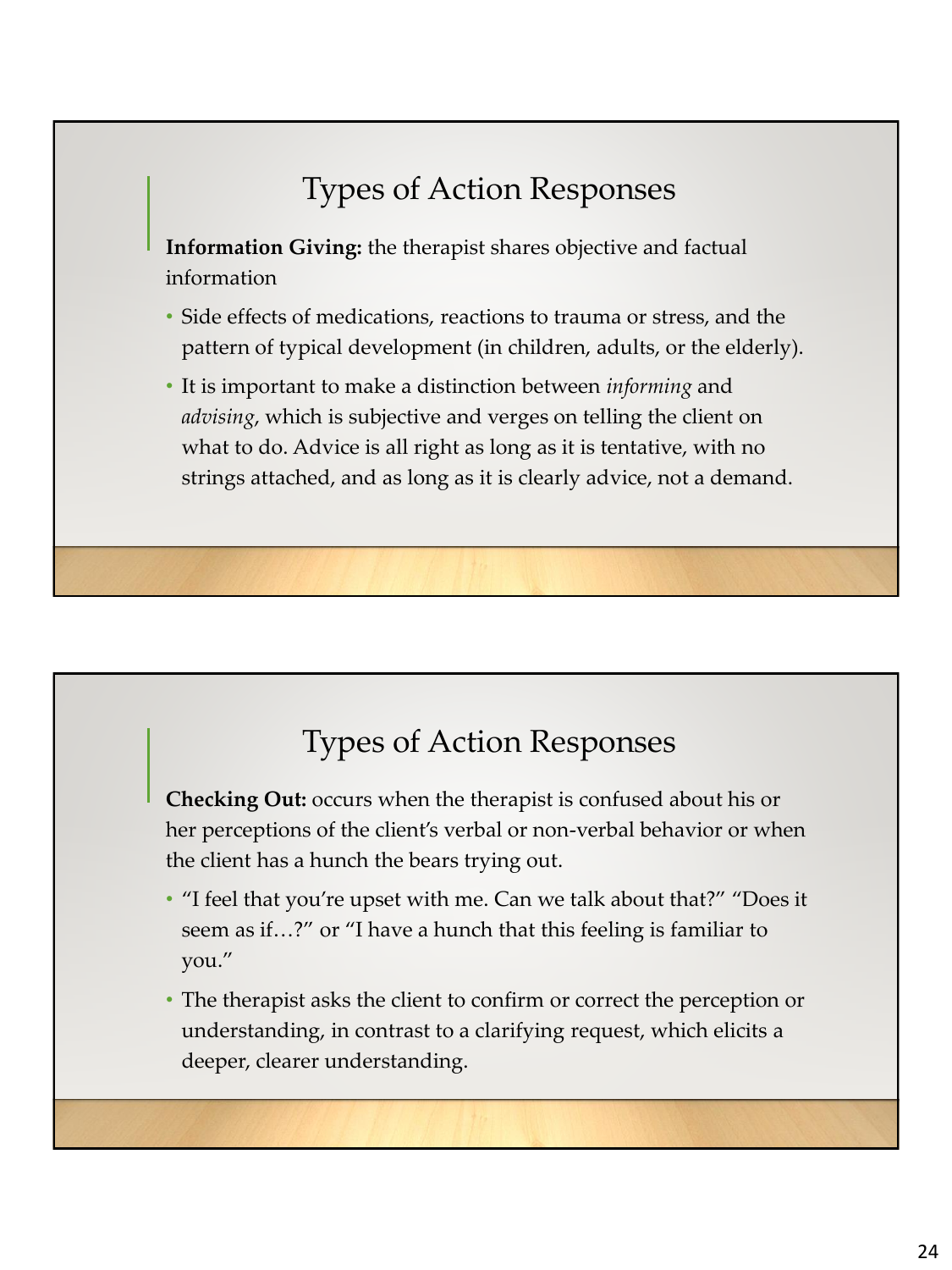# CBT Strategies for Counseling in Schools

## CBT Overview

- Merges behavior therapy with cognitive therapy short term, problem focused cognitive and behavioral strategies
- Primarily focuses on helping clients identify and change maladaptive attitudes and beliefs
- Changes cognitive processing, emotional experiences, and problem behaviors,
- May also include techniques to change behavior through modifying associated responses and/or antecedents and consequences in the situation.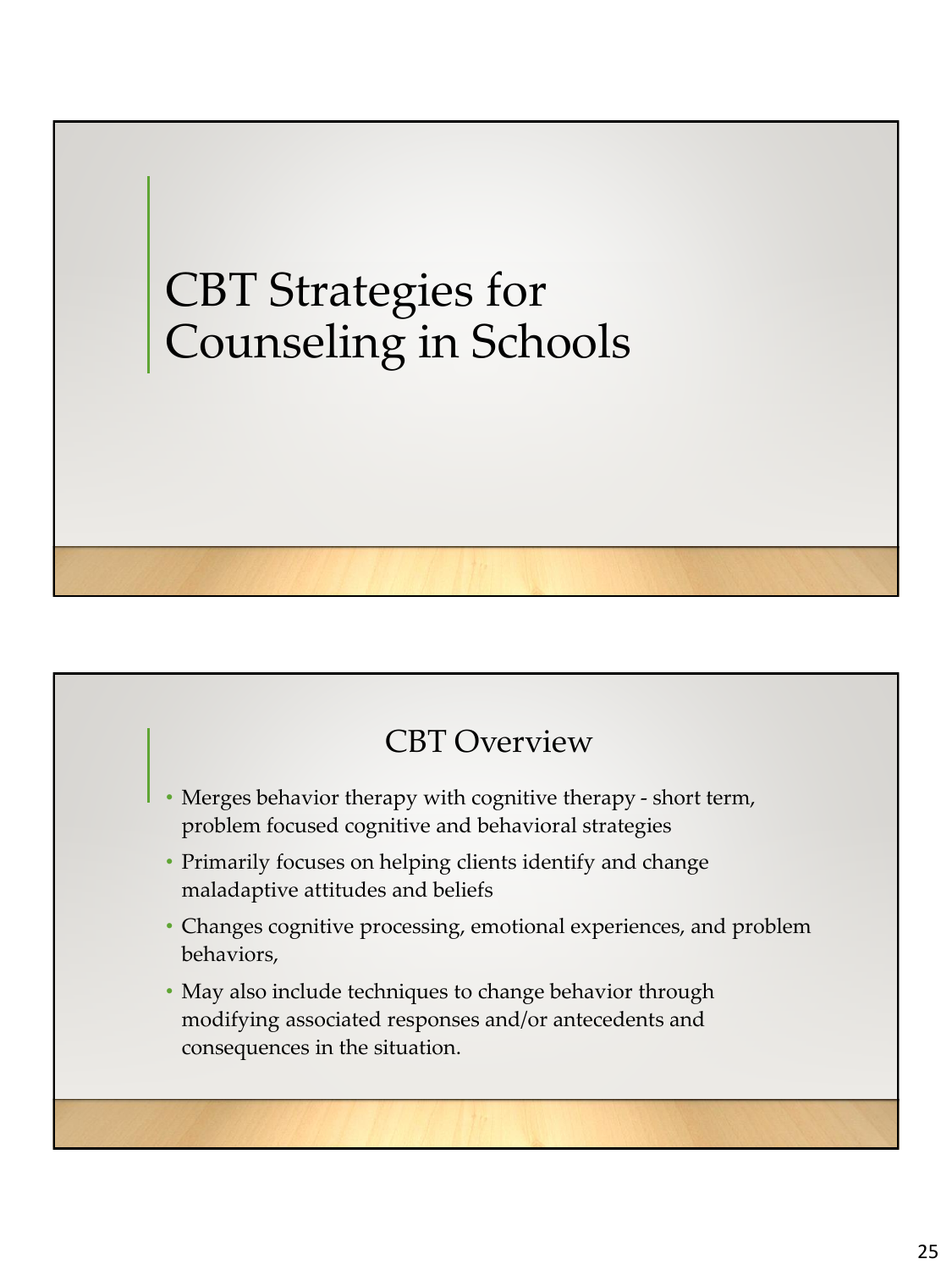## CBT Overview

- The therapeutic process generally involves teaching and guiding the client toward more adaptive ways to think and behave.
- Historically developed for and is traditionally use to treat adults.
- General consensus that CBT approaches have empirical support for treating psychological disorders of childhood.
- CBT approaches for children must consider developmental issues.

## Definition and Guiding Principals

- A class of interventions and techniques based on cognitive and behavioral theories and supported by scientific evidence.
- Behavioral perspectives within CBT consider how behaviors are learned through paired associations & cognitive perspectives
- CBT emphasizes the role of thinking in how we act & feel.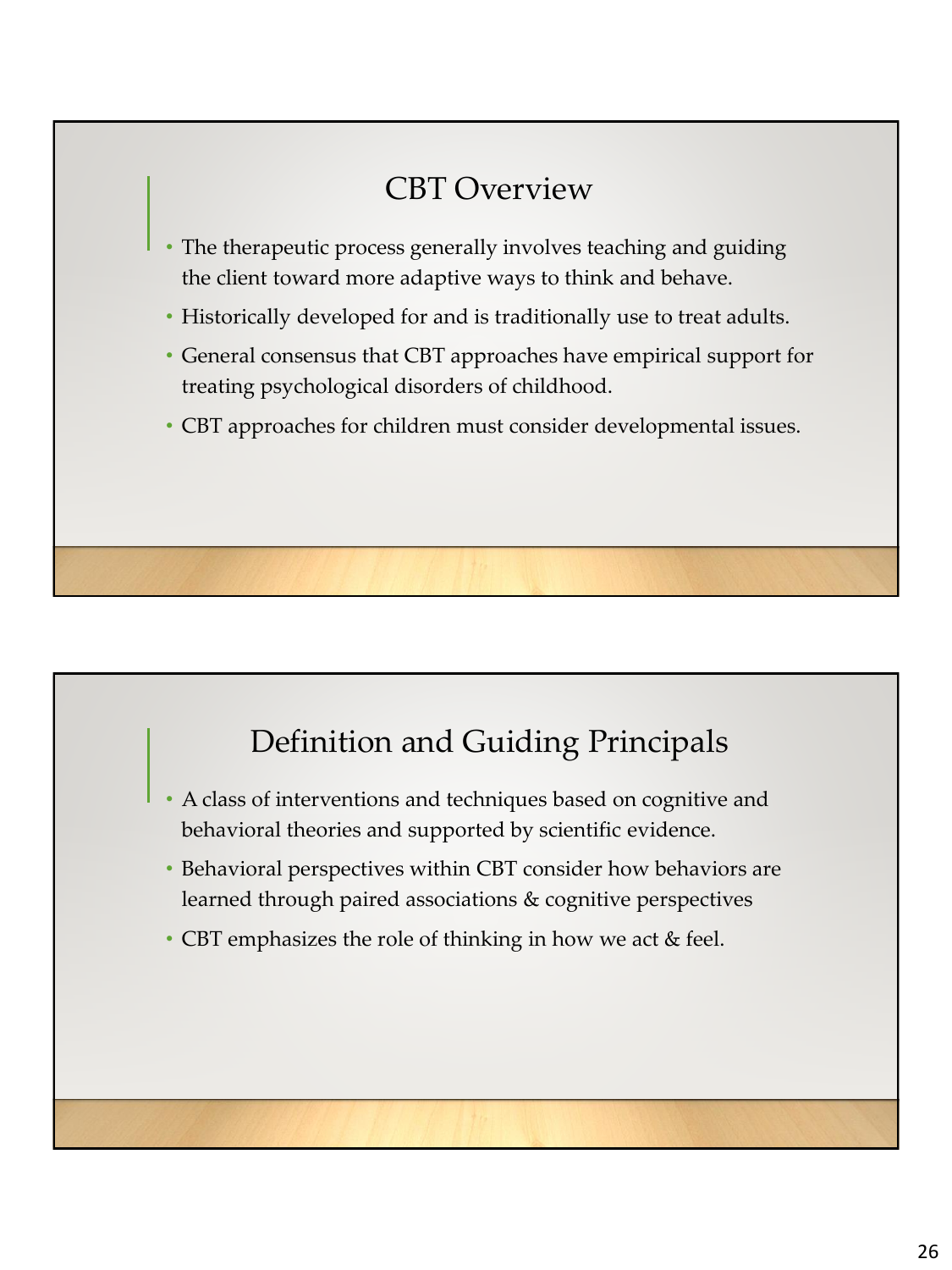## Definition and Guiding Principals Cont.

- Partly based on the notion that thoughts mediate our emotional & behavioral responses not external events (people, situations) that cause our responses but rather our thoughts about those events. If we change our thoughts, we can change our behaviors & feelings.
- All behavioral and emotional responses are learned and therefore can be unlearned by replacing unwanted responses with new ways of reacting.
- An array of therapies that have common principals.

#### Five Guiding Principals of CBT

- Collaborative effort between client and therapist.
- Promotes self-efficacy to tolerate emotions and change behavior.
- Short term and directive
- Present focused and goal oriented
- Monitors progress toward goals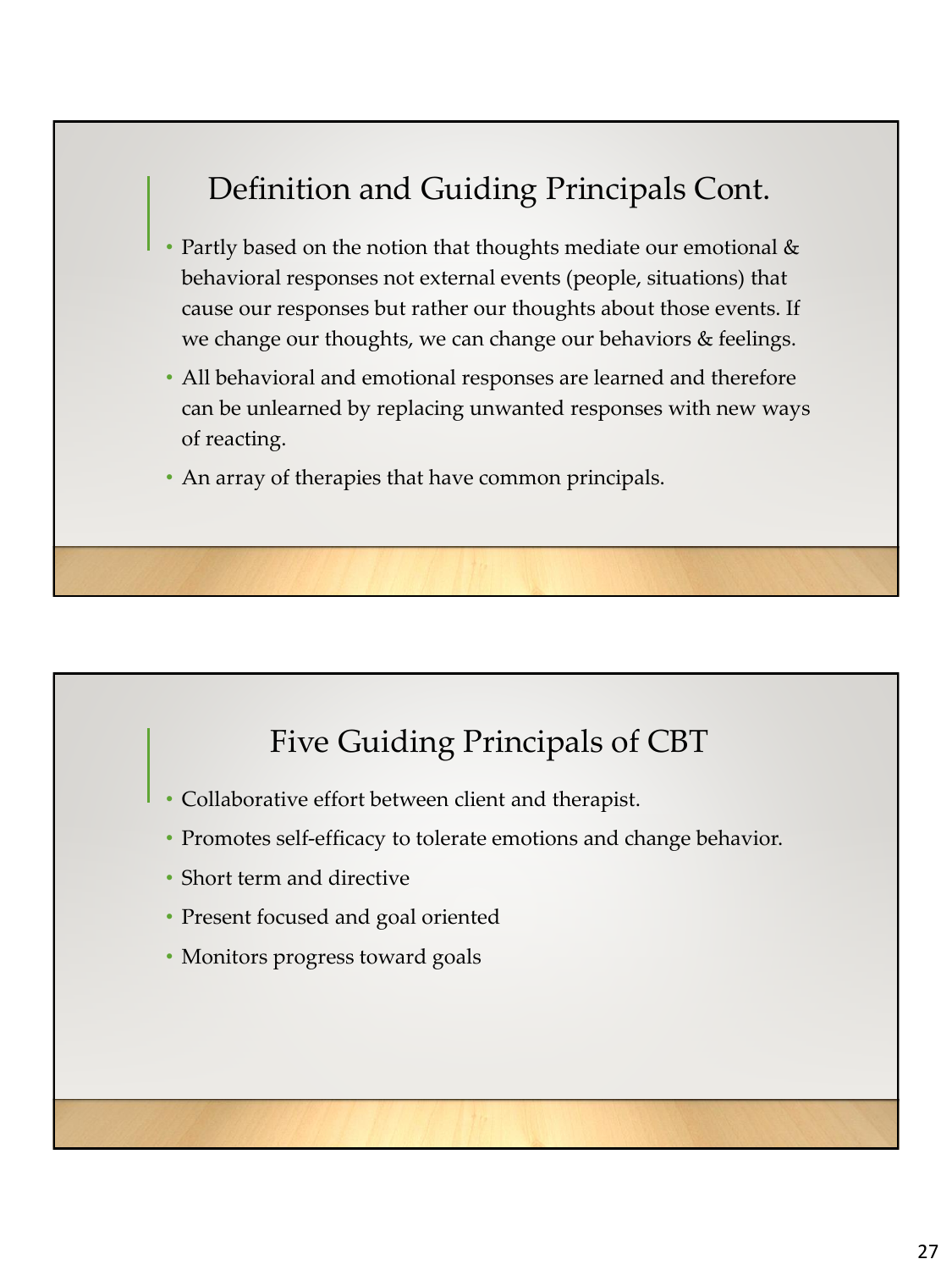#### Collaborative Effort Between Client and Therapist

- CBT involves collaboration between the client and the therapist.
- The client elaborates on goals and the therapist helps the client achieve those goals.
- The therapist has the theoretical and technical expertise and the client is an expert about him/herself who actively participates in the treatment.
- Clients become self-sufficient and do not need to rely on the relationship with the therapist for change to occur.

#### Promotes Self-Efficacy to Tolerate Emotions and Change Behavior

- CBT encourages clients to use scientific or inductive reasoning
- Clients use logic to evaluate their unwanted or upsetting thoughts, rather than basing their emotional reactions and behaviors on perceptions that may be inaccurate.
- Clients are taught that they can tolerate negative emotions and choose new ways to behave.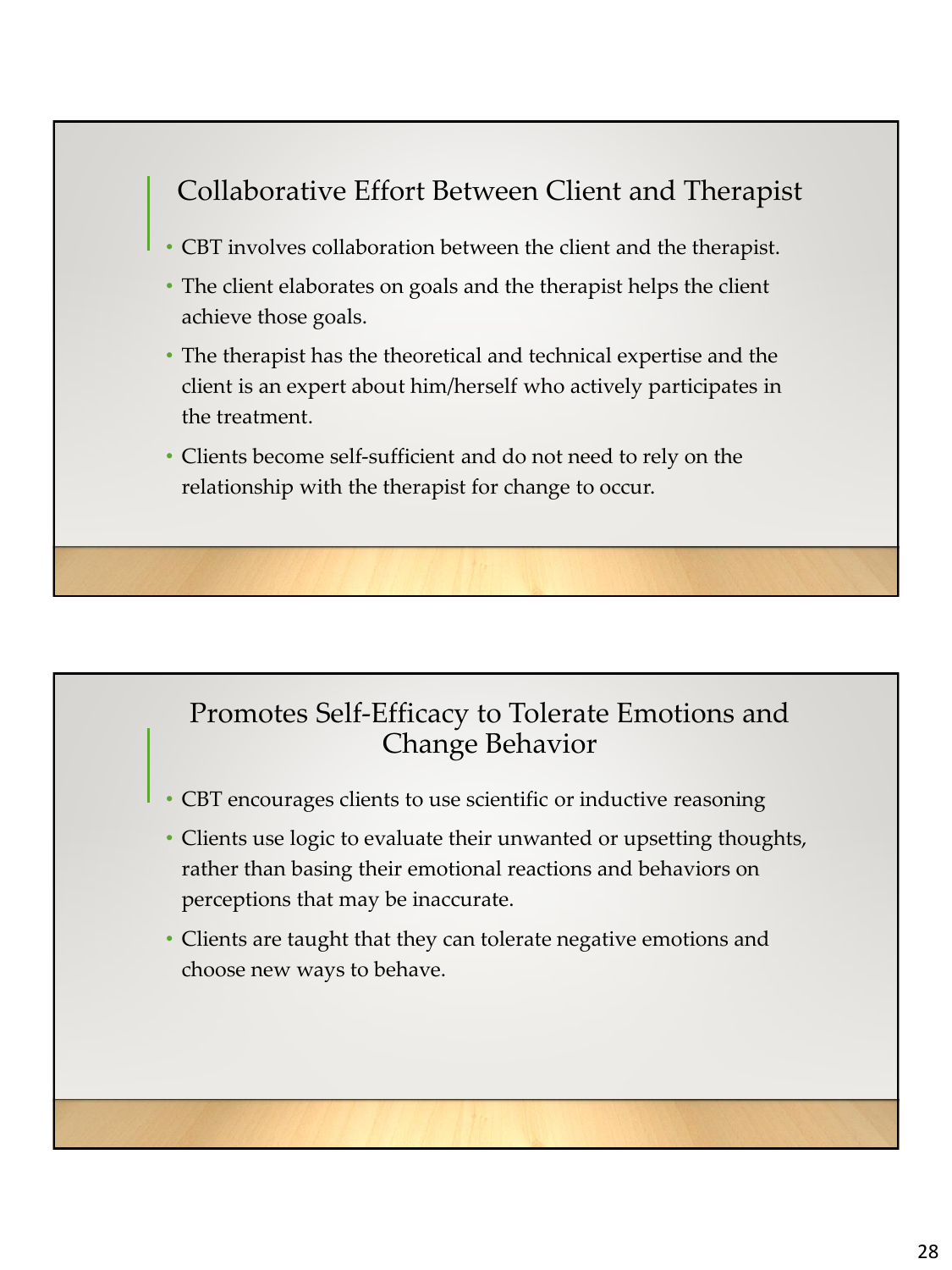## Short Term and Directive

- Time limited and based on achieving goals that are initially set by the client and the therapist.
- Structured and directive
- An agenda of skills to be taught by the therapist that focus on helping the client to achieve his or her goals.
- Typically, therapists provide instruction and homework assignments to complement what is taught in the session.

#### Present-Focused and Goal-Oriented

- The CBT therapist does not focus on developmental origins of behavior.
- Instead, CBT emphasizes things that can be done now to resolve current difficulties and achieve goals in a step by step fashion.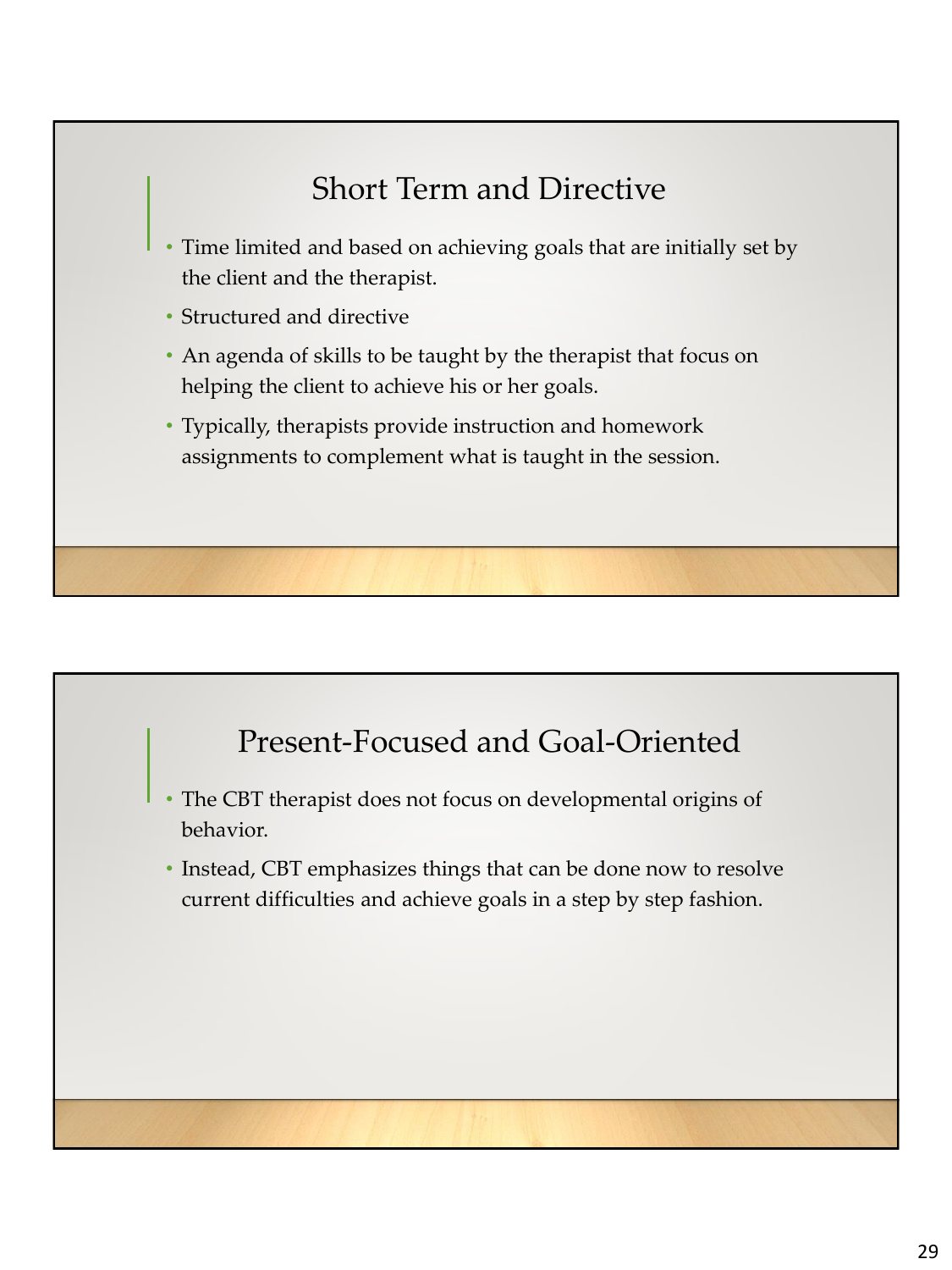

# General Strategies Used in CBT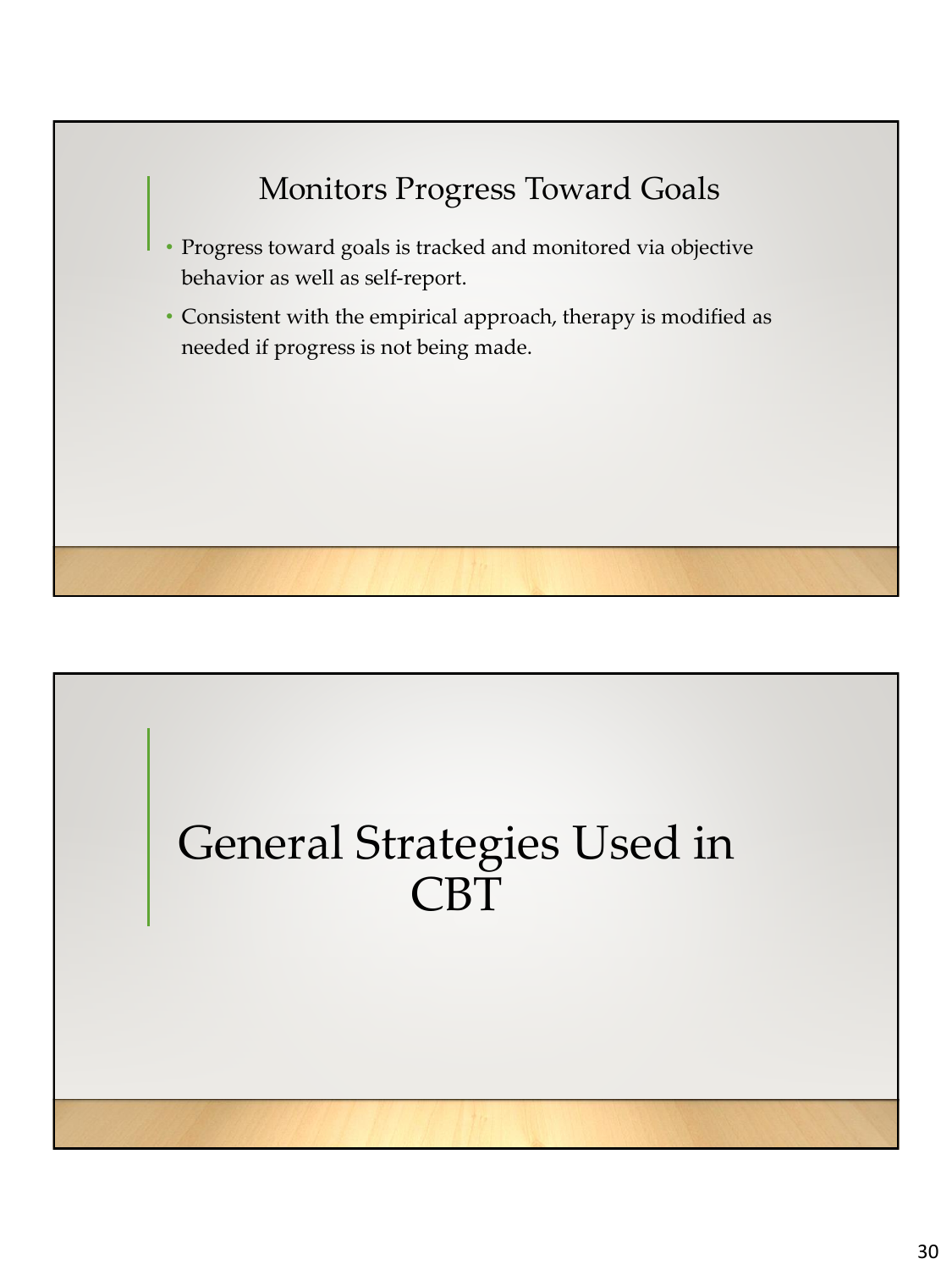# Cognitive Restructuring

- Cognitively based therapies in the cognitive restructuring category assume that maladaptive thoughts lead to negative reactions; therefore, these thought patterns are challenged, and the goal is to replace them with more appropriate and adaptive beliefs.
- Beck's cognitive therapy of depression
- Ellis's rational emotive behavior therapy

#### Skills and Reinforcement Strategies

- Largely based on behavioral principles
- Teach coping/problem solving skills
- Help clients cope/solve problems that generalize to a wide variety of problems that clients might encounter.
- Not specific to a particular disorder/target a core deficit that is believed to cut across various disorders or distress reactions.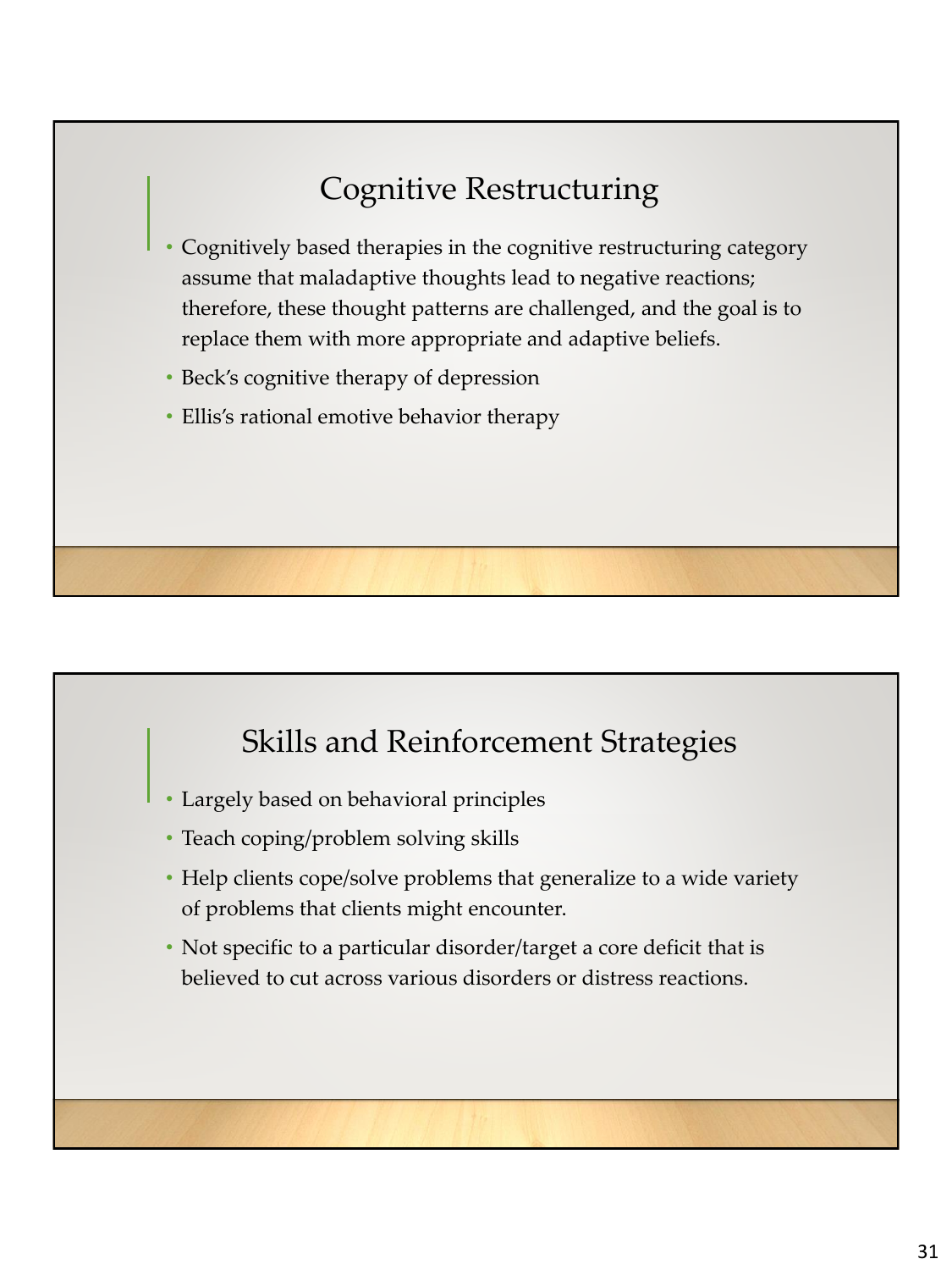## Skills and Reinforcement Strategies Cont.

Systematic Rational Restructuring

- Clients are taught the process of exposing themselves to anxietyprovoking images or situations, monitoring cognitions, developing rational reevaluations, and measuring subsequent changes in anxiety levels.
- Behavioral monitoring clients are taught to observe and record their own feelings, thoughts, and behaviors as they occur, so that they can become aware of the relationships between these variables, then institute cognitive and behavioral changes.

#### Skills and Reinforcement Strategies Cont.

- Stress inoculation training involves educating clients about the nature of stress, teaching coping skills, and rehearsing these new skills during exposures to stressors.
- Relaxation training (progressive muscle relaxation or diaphragmatic breathing) and behavioral rehearsal (teaching skills through instruction, modeling, role play, and feedback).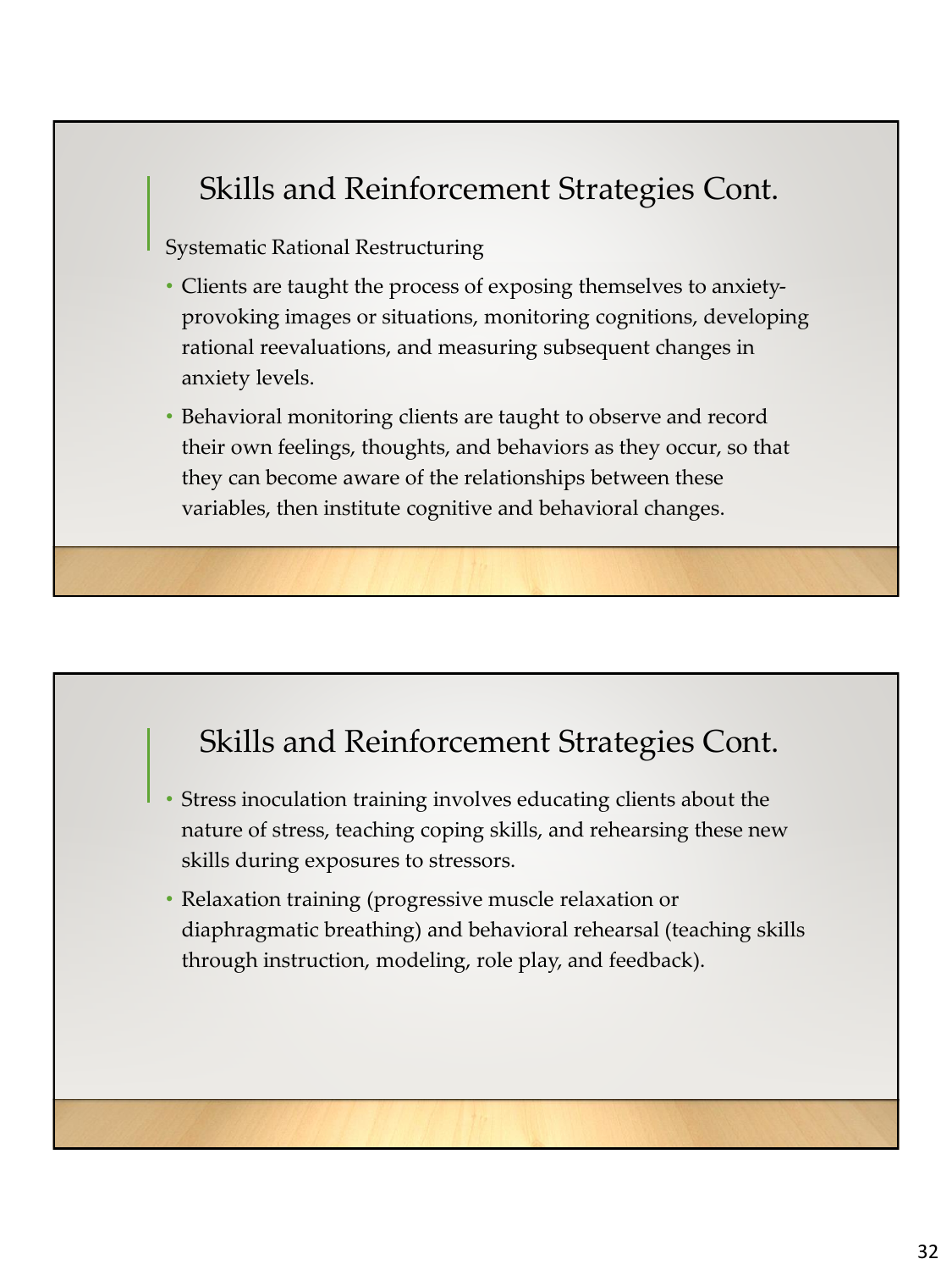# Problem Solving Therapy

- Learning the process of problem solving identifying problems, clarifying goals, generating possible solutions, evaluating the possible outcomes, then implementing and evaluating the solution.
- Equips clients with the tools they need to deal effectively with future stressors or difficulties.

#### Exposure Based CBT

- Based on principles of extinction of classically conditioned responses and are mostly used to treat anxiety, although they are also sometimes used to treat substance use or eating disorders.
- Clients are exposed to the feared object/situation repeatedly without reinforcement or avoidance, until the object/situation loses its association with the fear or craving.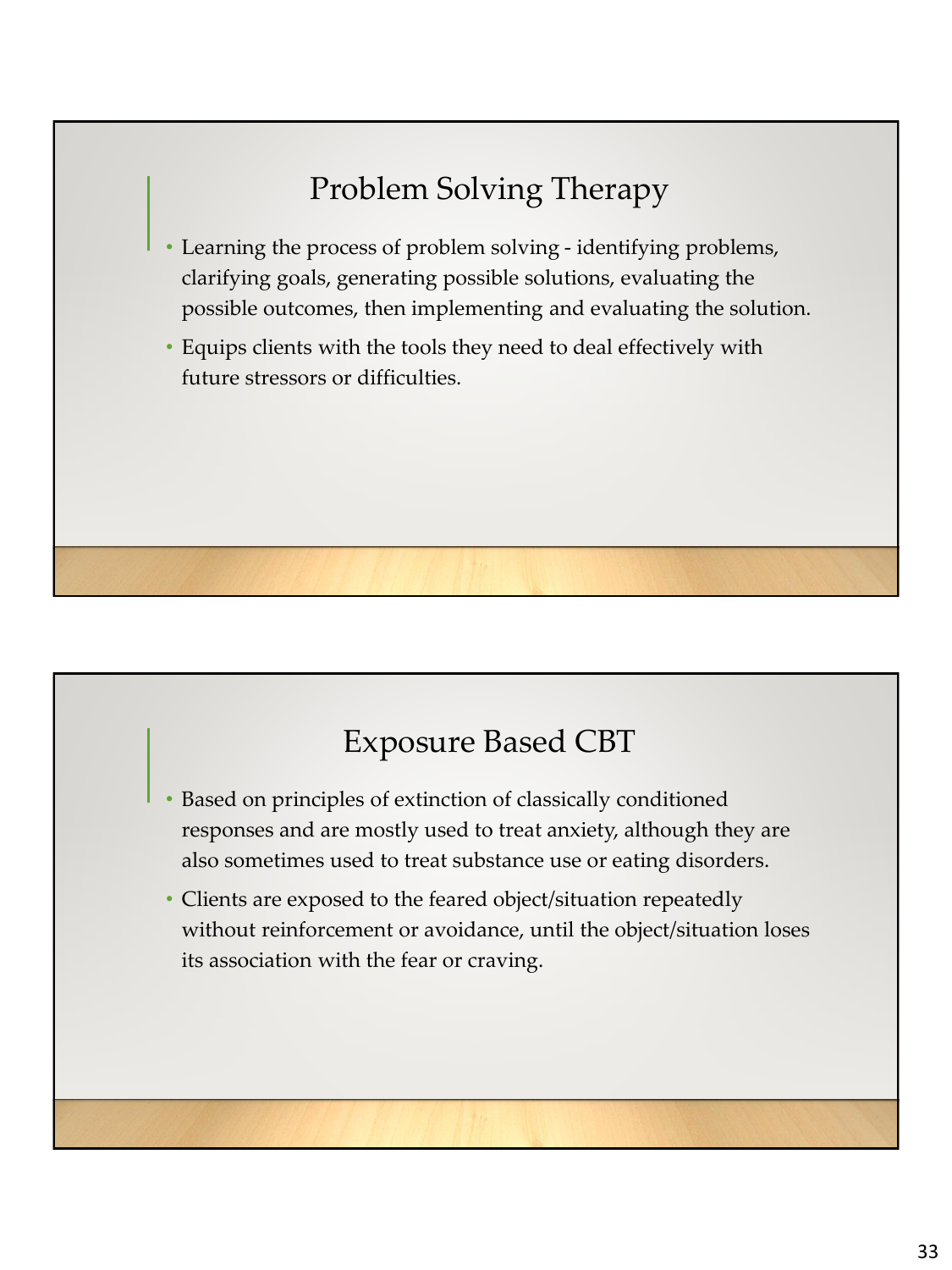# Modifying CBT for Children and Adolescents

The younger they are the harder we work

## Developmental Modifications for CBT

- Children are dependent upon larger systems within which they are embedded and display a wide range of cognitive maturation or ability.
- Include parents or other key caregivers in the treatment process, incorporate concrete and tangible examples, use methods that match the child's cognitive abilities, and/or to incorporate lessons into developmentally appropriate play routines.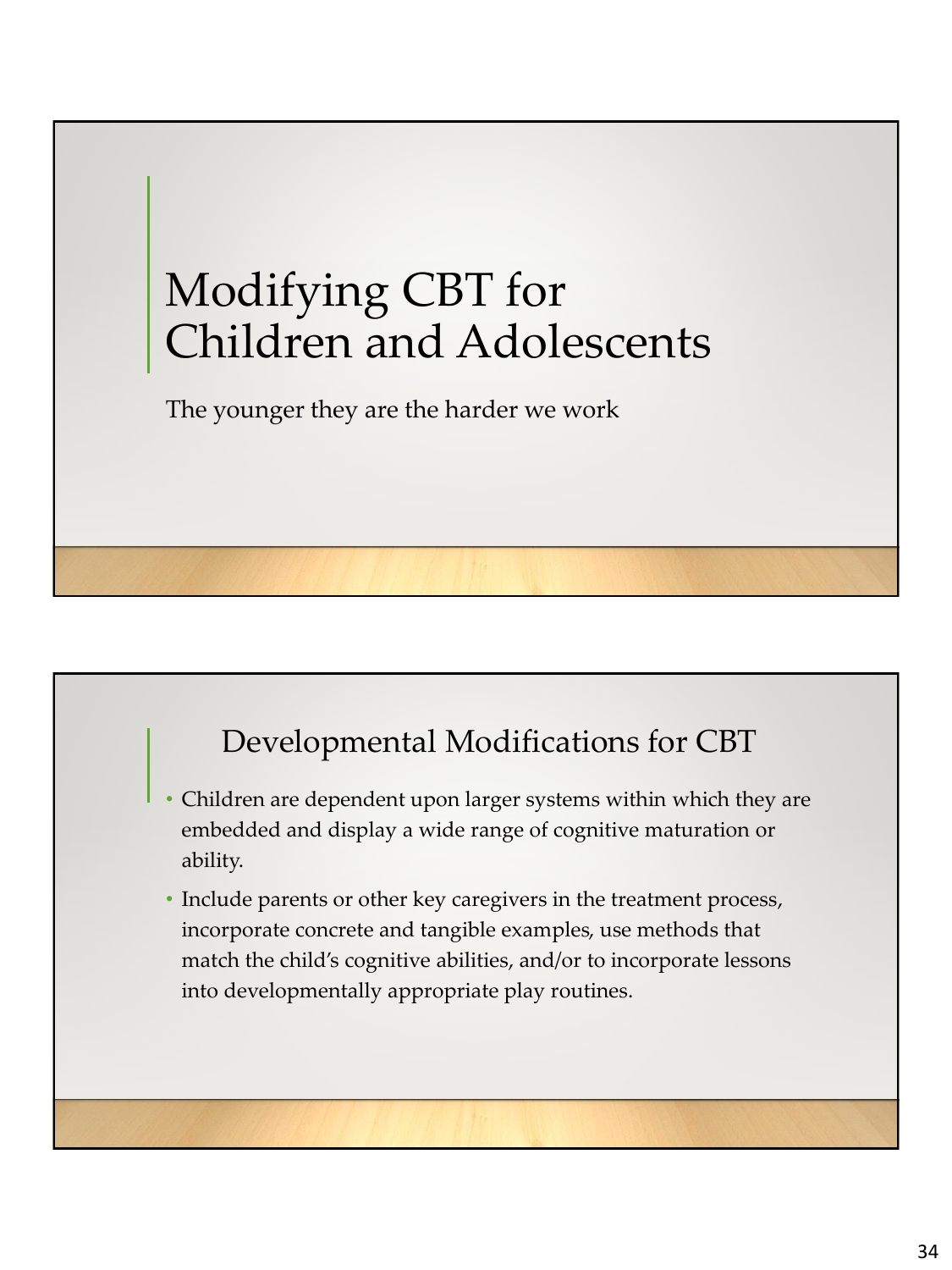## Developmental Modifications for CBT

- Motivation to attend therapy is a critical component that needs to be considered in CBT youth.
- Therapists must assess the child's motivation and use methods that make the treatment a generally enjoyable experience.
- It may be important to include parents in the treatment process with children of younger ages or developmental levels. In adolescence, a decision needs to be made about whether it is appropriate to include parents.

#### Developmental Modifications for CBT

- Parents may consider discussing upcoming events and challenges with their children to help be better prepared for difficult situations. They can anticipate the event and have thought about what coping skills might be helpful.
- Parents are encouraged to focus on the positive aspects of the anticipated event and to remind children to their repertoires of coping skills.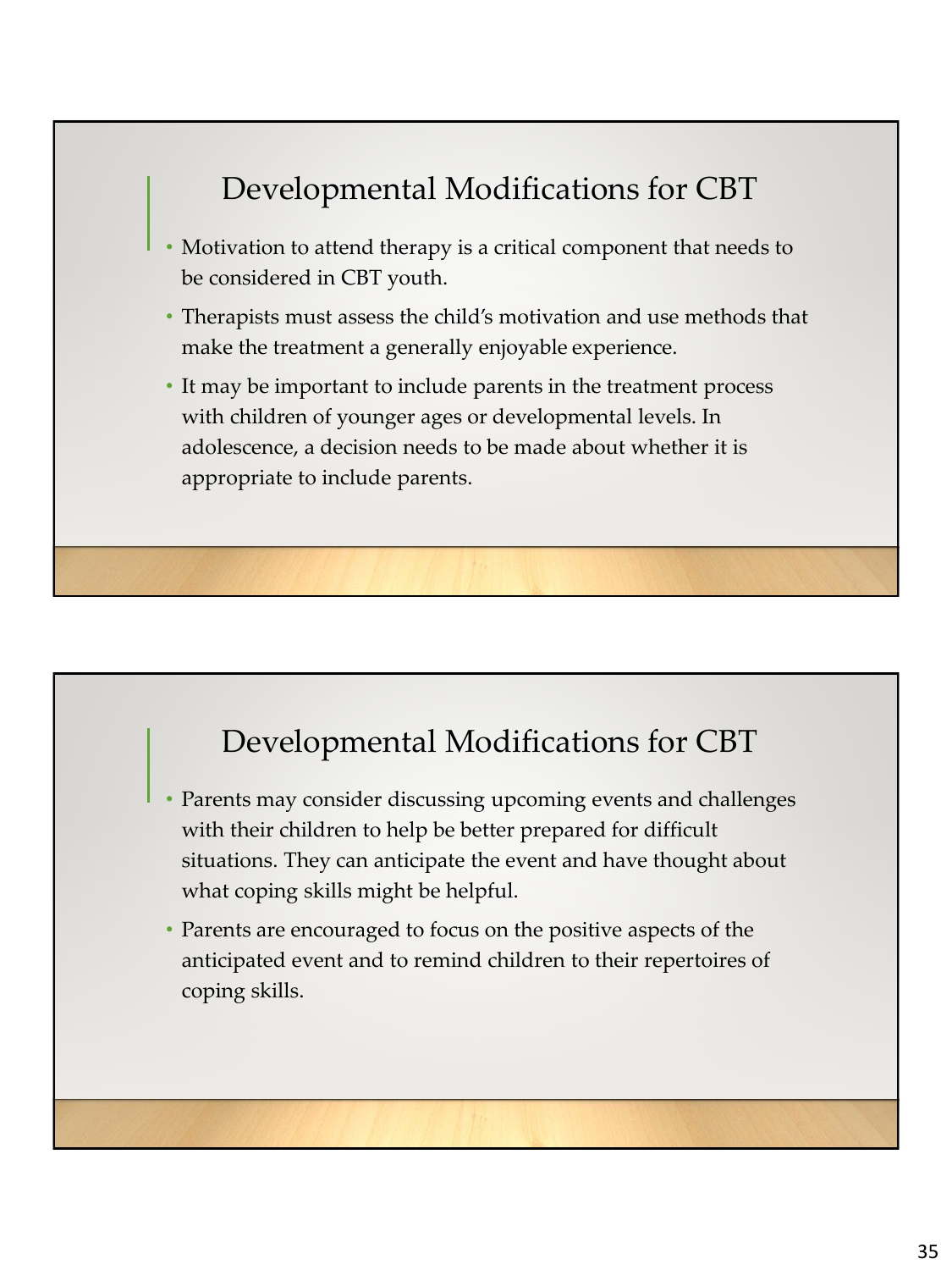## Developmental Modifications for CBT

- Children should be able to generalize acquired skills beyond the therapy setting - home, school, and with friends.
- Incorporate role plays based on typical or challenging social situations in order for children to practice some of the encounters they are likely to face in real life situations.
- Interpersonal relations and greater autonomy from parents can also be woven into therapy.

#### **Motivation**

- Children may not see their behavior as problematic, nor view their behaviors as excessive, or their expectations unrealistic.
- They may be more likely to deny their symptoms and less likely to desire help as the potential for self-reflection continues to develop over the elementary school years.
- Psychoeducation may be more critical in the case of a child, than in the case of an adult.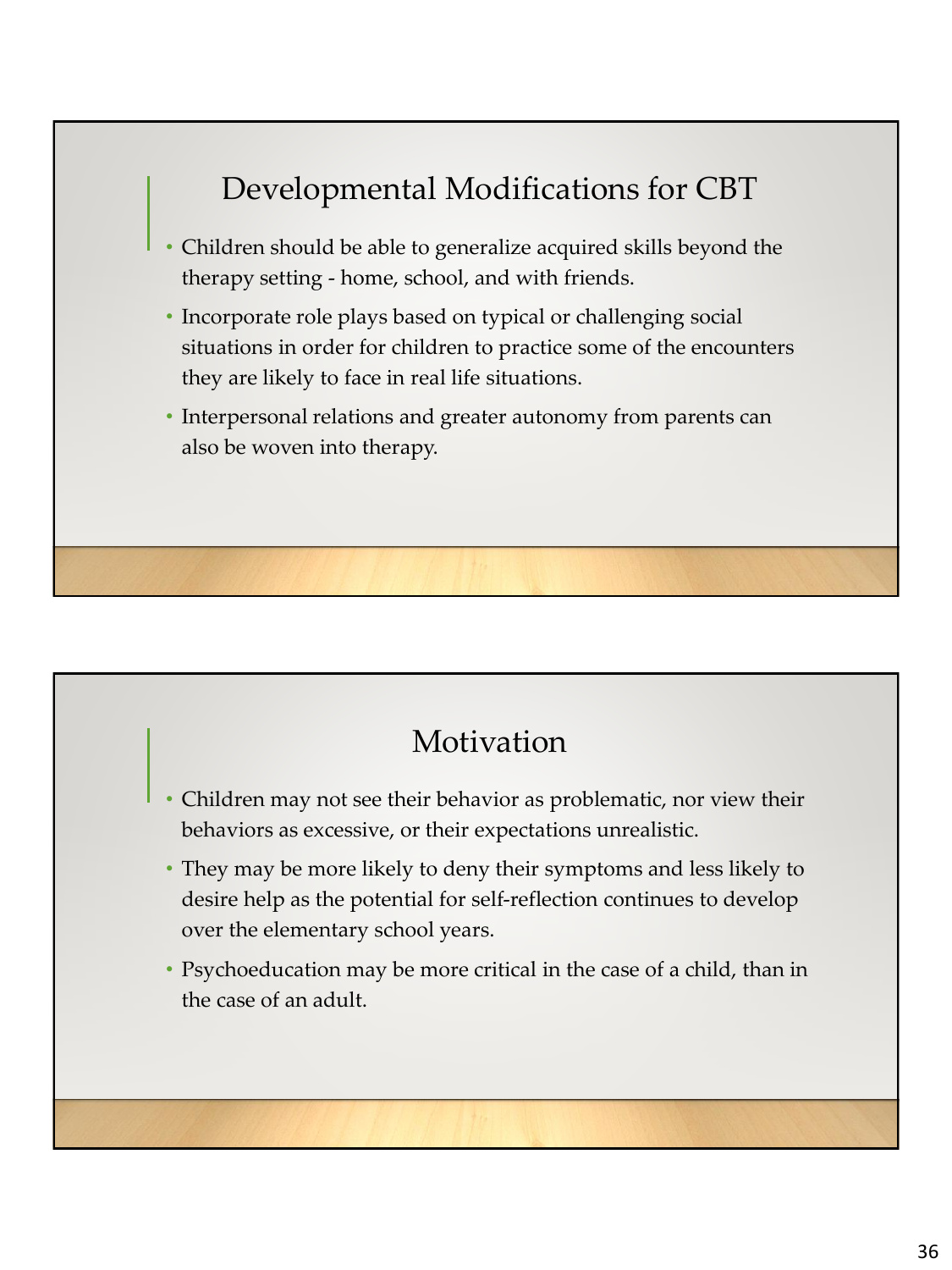## Motivation - Psychoeducation

- Provide information to the child and family about the purpose for engaging in certain exercises
- Have the child summarize frequently during sessions to gauge his/her level of understanding.
- Help children understand why counseling is relevant, or what about it might be motivating from the child's point of view.
- Motivators might include finding it easier to make friends or less nagging from parents or teachers about their behavior in school or at home.

#### Modifications for Children

- Meet more frequently than once a week.
- May improve the efficacy of CBT because it helps children retain what is discussed in each session and decreases the amount of time between assigning homework and evaluating how the assignment went.
- Greater efficiency because less time is needed to review from one session to the next, rapport and cohesion develop faster and distractions between session can be minimized.
- Make examples more concrete and tangible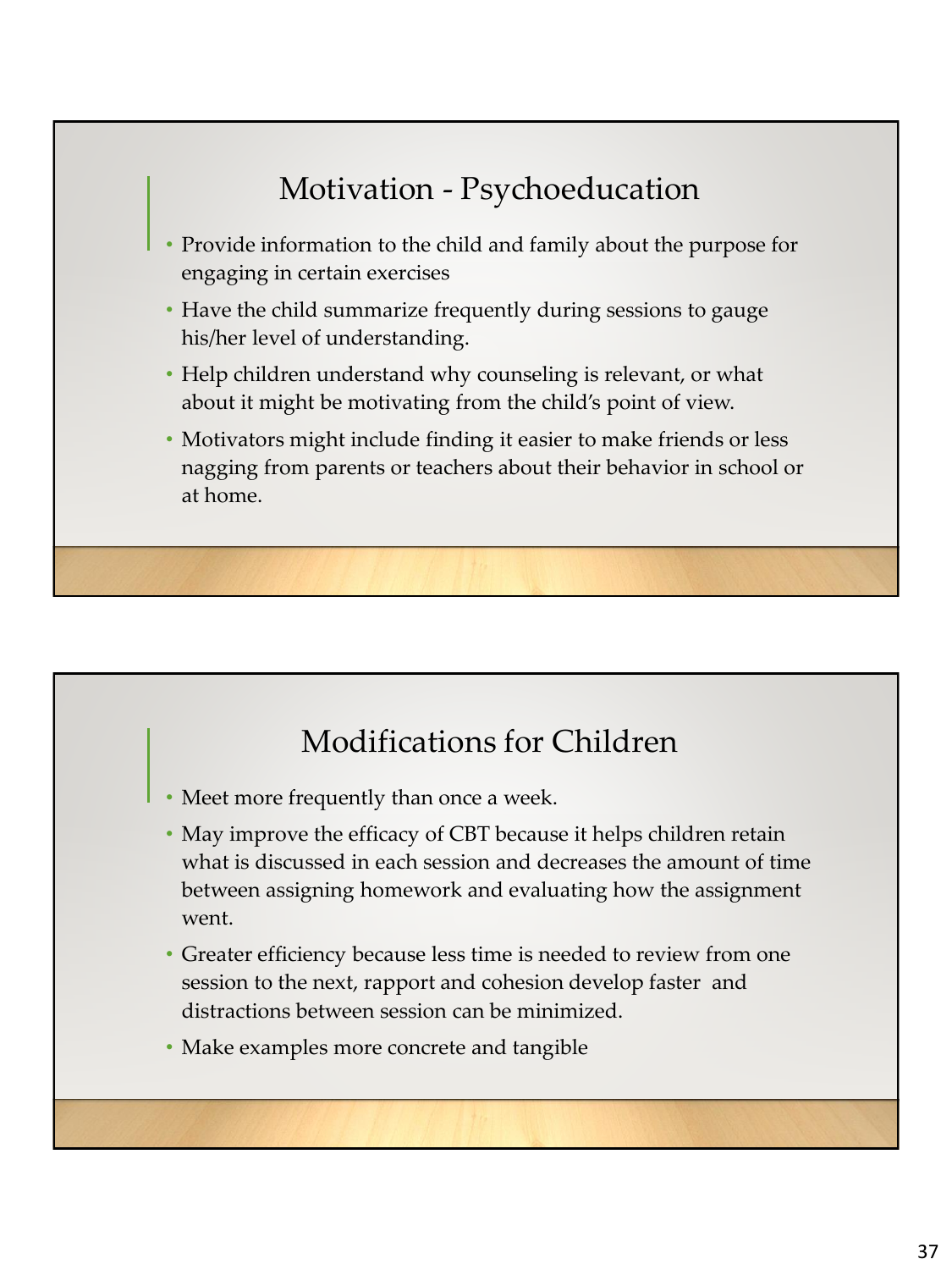## Modifications for Children

- Children may benefit from more behavioral interventions (deep breathing) earlier in treatment to demonstrate the effectiveness of coping skills.
- When working with a group of children with depression initiate a fun and energizing activity, meant to create intense positive emotional engagement, to allow children to experience a boost in mood during session.

#### Modifications for Children Cont.

- Use examples from a child's own life to make learning cognitive constructs more concrete.
- The link between thoughts and emotions can be solidified by using examples that are real to life and therefore easier to understand.
- Stories and videotaped vignettes may help to make abstract ideas more concrete.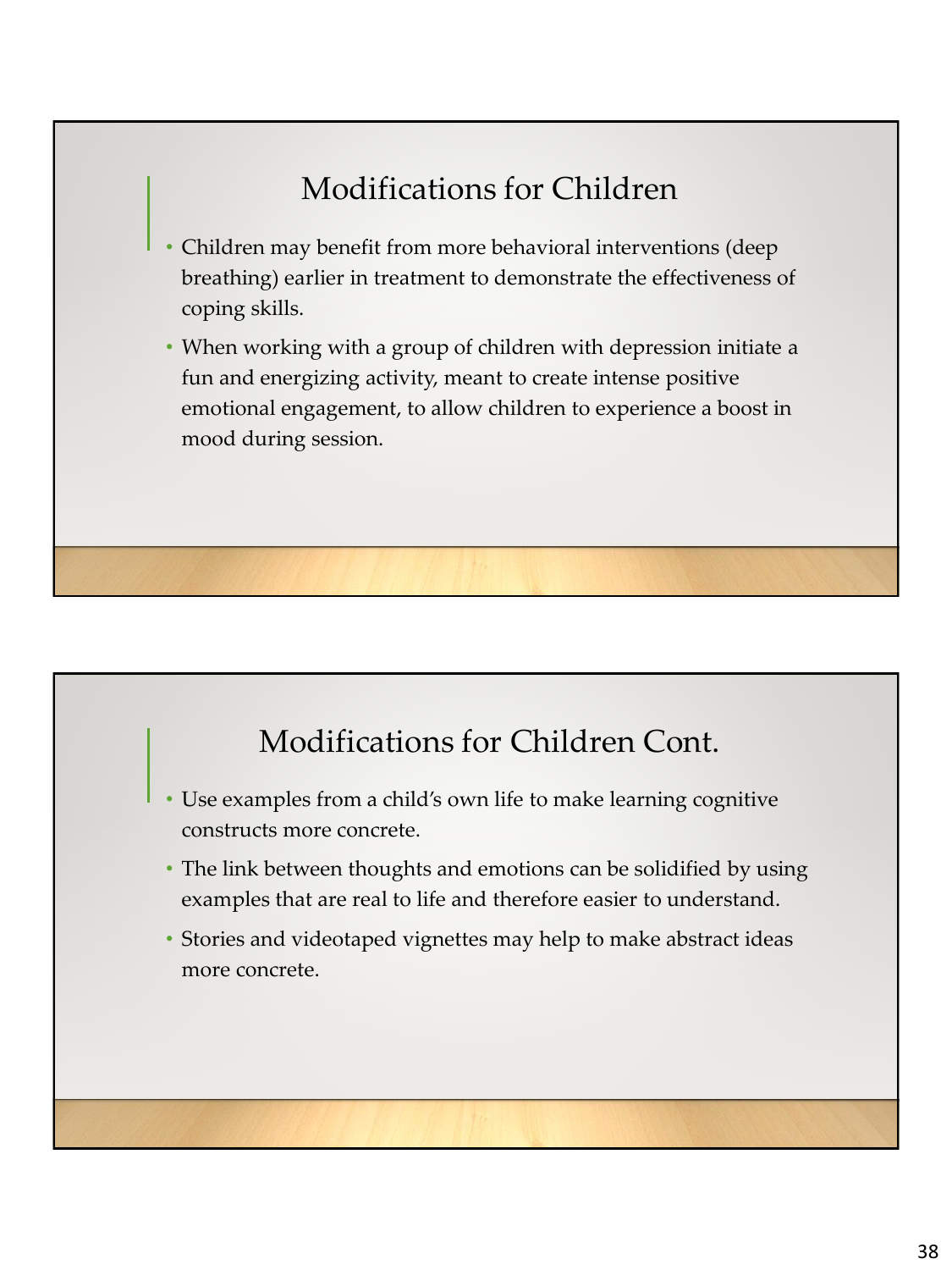## Visual Aids

- Children may benefit from labeling a cutout of a child's body with the locations in which they feel the physical sensations of an emotional experience.
- Cartoons with blank thought bubbles can help to promote thinking about what another individual may be experiencing.
- A visual thermometer can be used to label and monitor the child's intensity of emotion.

## Metaphors

- In many CBT programs for treating OCD in children and adolescents, it is typical for youth to be asked to give OCD a nasty nickname to which they can talk back.
- When metaphors are used, they should be age appropriate and simple to understand. Metaphors involving popular TV characters, scenes from video games, or sports references.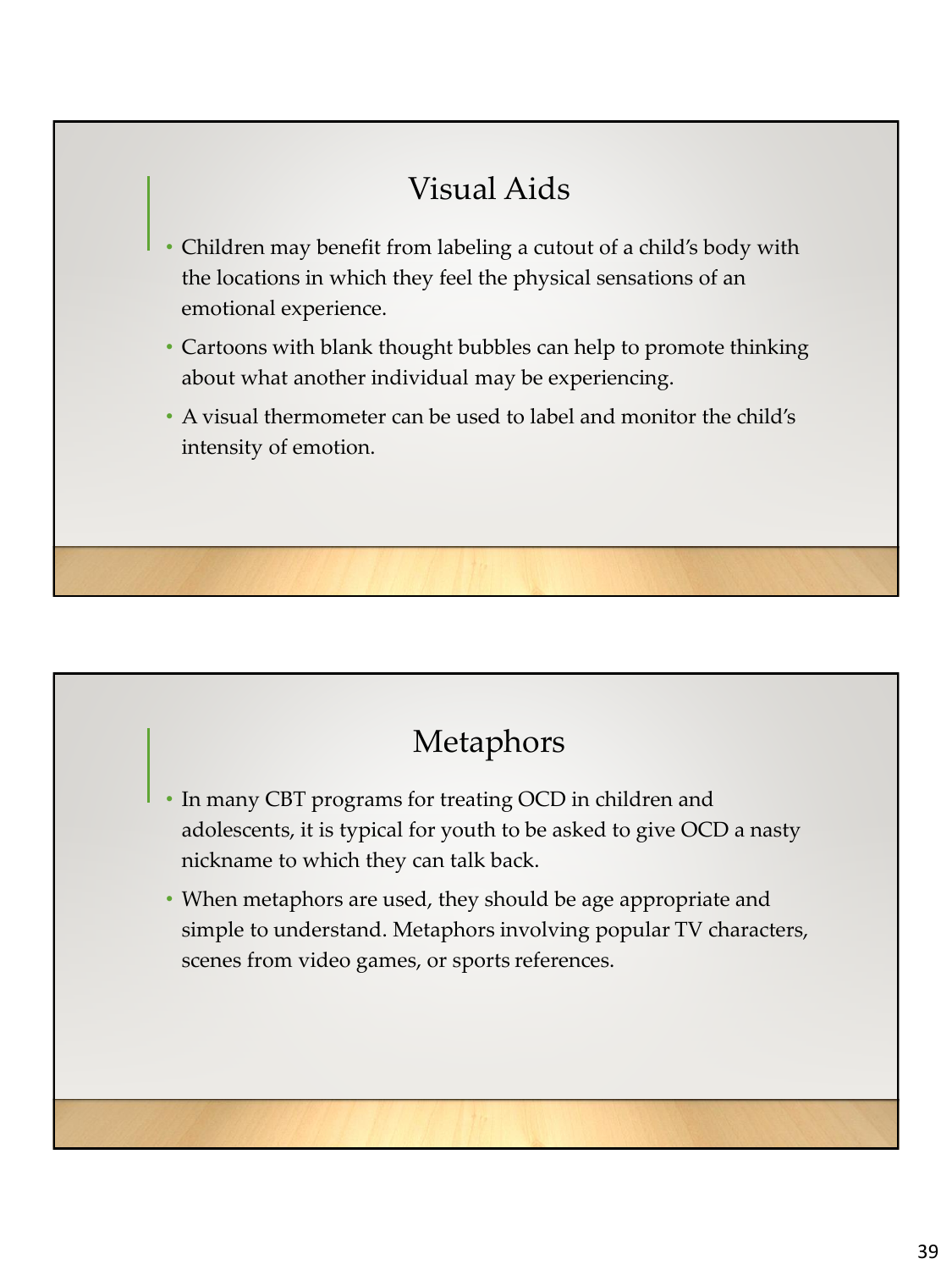## Relaxation Strategies

- Scripts that use the notion of a metal robot (tensing) and rag doll (relaxed) can be easier for children and adolescents to follow than standard relaxation training language.
- Children and adolescents may also benefit from pictures that demonstrate the specific muscles that are to be tensed and relaxed as the sequence progresses.
- Relaxation for children should also be shorter in duration, with fewer distinctions between different muscle groups than is typical for training relaxation skills in adults.

## Play and CBT

- There are many different ways in which lessons can be incorporated into play routines. In some treatment programs, activities can even be tailored to the specific interests of the child or group of children, in order to maximize interest in engagement.
- As a general recommendation, creative expressions such as drawing, writing stories, dancing, and singing can be used to reinforce key concepts.